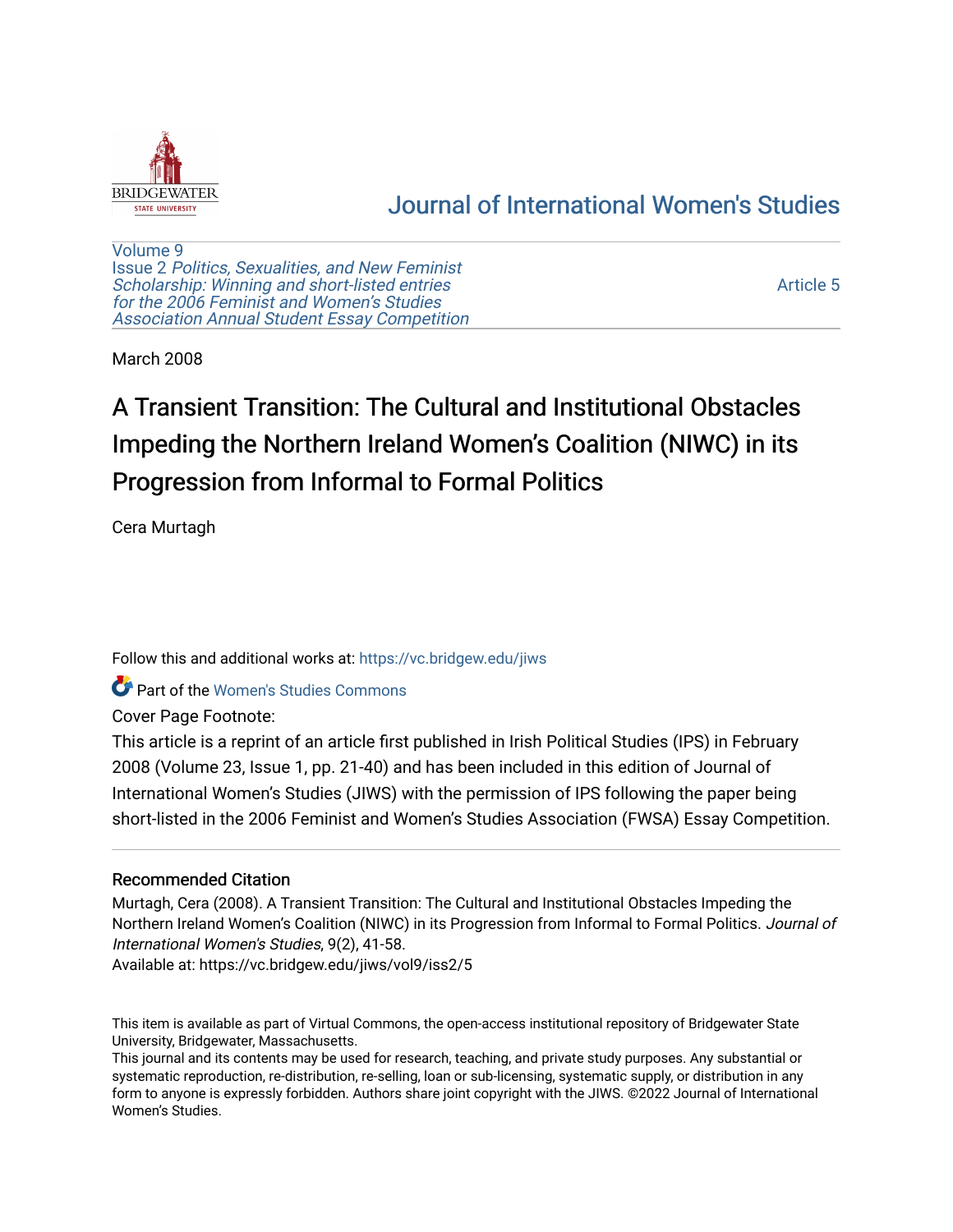# A Transient Transition: The Cultural and Institutional Obstacles Impeding the Northern Ireland Women's Coalition (NIWC) in its Progression from Informal to Formal Politics

# Cover Page Footnote

This article is a reprint of an article first published in Irish Political Studies (IPS) in February 2008 (Volume 23, Issue 1, pp. 21-40) and has been included in this edition of Journal of International Women's Studies (JIWS) with the permission of IPS following the paper being short-listed in the 2006 Feminist and Women's Studies Association (FWSA) Essay Competition.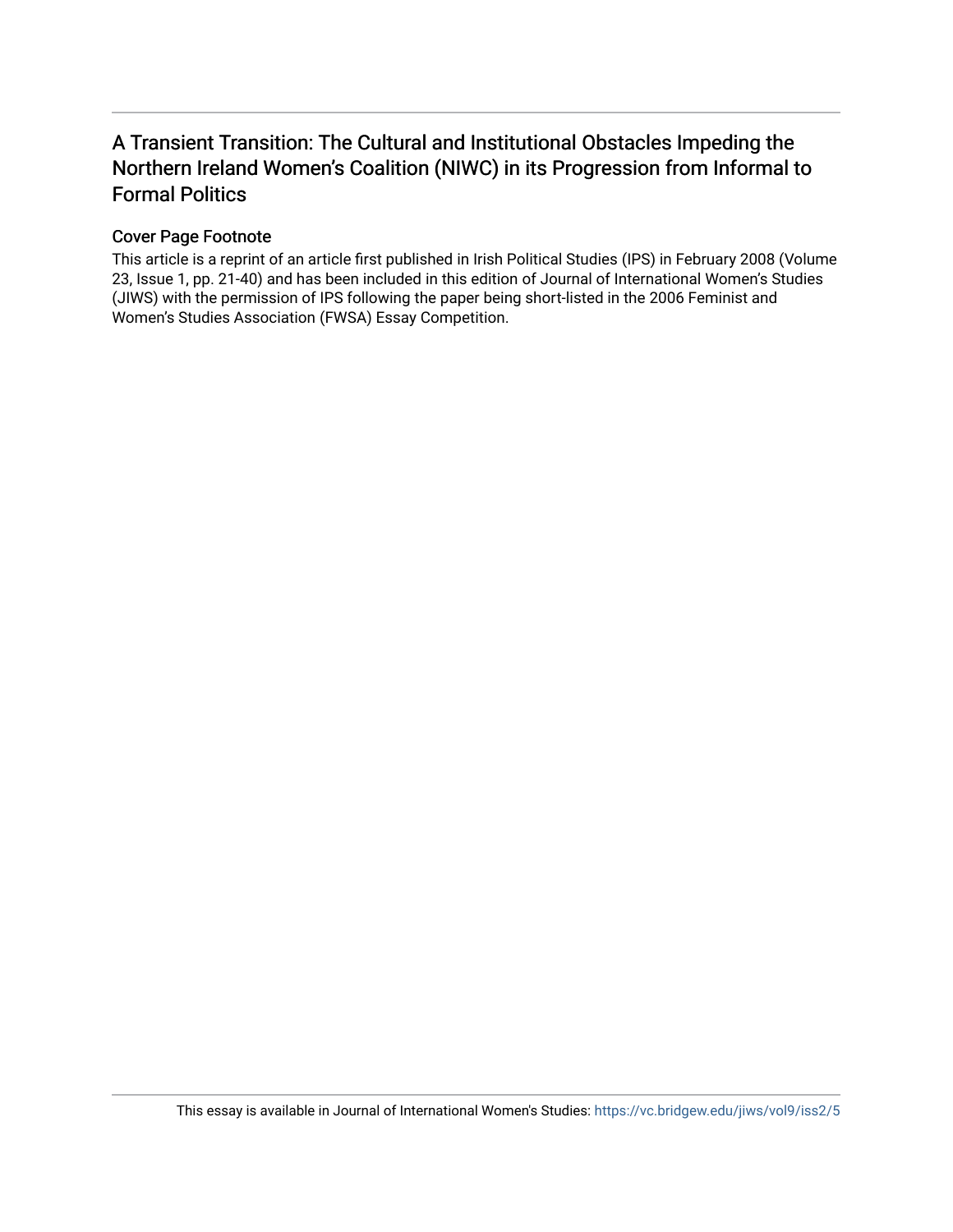# **A Transient Transition: The Cultural and Institutional Obstacles Impeding the Northern Ireland Women's Coalition (NIWC) in its Progression from Informal to Formal Politics1**

By Cera Murtagh<sup>2</sup>

#### **Abstract**

Women have traditionally occupied a perilous position in Northern Irish politics, ultimately constrained from participating on their own terms by its dominant discourses of nationalism, conflict and realism. Alienated from the formal political structures which enshrine these discourses, many women have alternatively embraced the informal political sphere through extra-institutional grassroots and community networks which constitute the women's movement. Though this movement has largely conformed to the segmented structure of society, space has continually been harnessed for women of both national communities to converge on various issues and work across differences while remaining rooted within their own distinct national identities and communities. To the extent that it has emerged episodically, this style of transversal politics has been confined to collectives in the informal arena of politics. However, with the dawn of devolution and a new constitution for Northern Ireland, women recognized an opportunity to enter the formal political sphere and partake in the shaping of a new system. The Northern Ireland Women's Coalition (NIWC) effected this transition into the 'parallel universe' of constitutional politics. However, just as the opening-up of the political structure underlies the seizure of this political space, political obstacles can account for its loss. The combined factors of inimical discourses, their institutionalization within the consociational system and the adverse political climate of polarization effectively denied the NIWC the space it required to progress and endure within formal politics, rendering its transition a transient phenomenon.

*Keywords*: Transversal politics; consociation; Northern Ireland

# **Introduction**

Democracy in Northern Ireland is a contested concept. The possibility of an integrated polity, with which democracy is normally associated, appears to be precluded by the national divisions riving society. In the context of relatively intractable conflict engendered by competing nationalisms, debates about democracy have tended to turn on the issues of peace and conflict resolution, involving the proposal of solutions that are focused exclusively on the factors which are most central to the conflict: the national divide and the region's constitutional future. The democratic model adopted after

l <sup>1</sup> The author would like to acknowledge that this article is a reprint of an article first published in *Irish Political Studies* (*IPS*) in February 2008 (Volume 23, Issue 1, pp. 21-40) and has been included in this edition of Journal of International Women's Studies (*JIWS*) with the permission of *IPS* following the paper being short-listed in the 2006 Feminist and Women's Studies Association (*FWSA*) Essay Competition. 2 <sup>2</sup> Cera Murtagh wrote this essay while studying at Queens University, Belfast. She would like to thank Dr. Fiona Mackay for her valuable academic advice and support, and Prof. Rick Wilford, Bronagh Hinds, Ann Hope, Dr. Margaret Ward, Patricia Wallace, Prof. Elizabeth Meehan and Pearl Sagar for some very useful

interviews. She would also like to thank the University of Edinburgh Development Trust for providing a grant to assist with the research conducted for this article.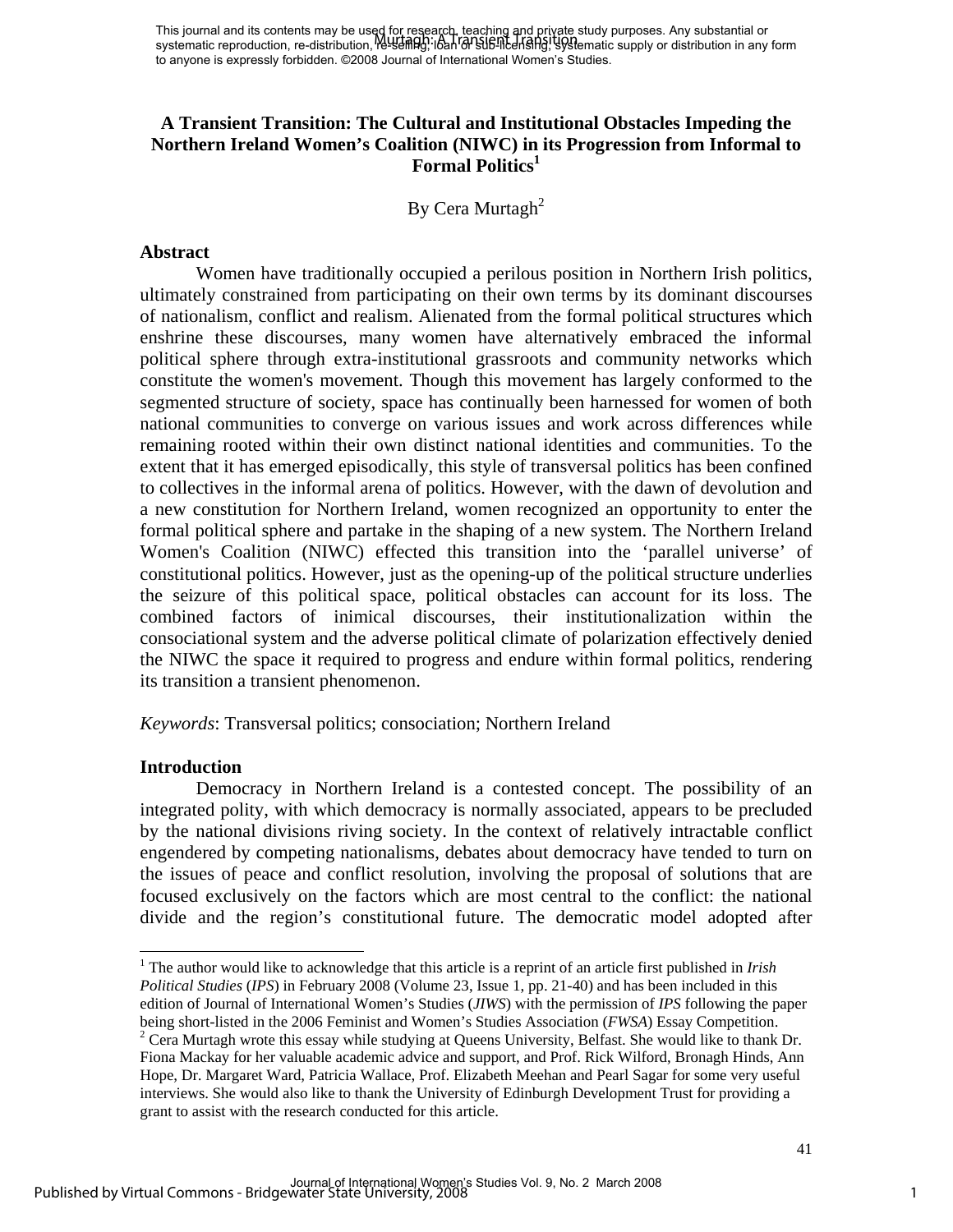devolution in Northern Ireland – consociation *–* arises from this perspective of conflict management via formal politics. Rather than attempting to transcend divisions, generate homogeneity or exclude extremes, consociation operates from a realistic recognition of society's fragmentation and an appreciation of its dominant discourses of nationalism, conflict and realism. Through comprehensive inclusion, proportionate accordance of governing power to each community, and the introduction of safeguards to protect group rights and interests, it seeks to secure negative peace and group accommodation via elite persuasion.

However, within the informal sphere of Northern Irish politics, democracy warrants far broader consideration – a consideration that diverges from a singular focus on competing national factions and constitutional disputes. In particular, the women's movement has often taken an alternative approach to the pursuit of peace and democracy. While most facets of the movement conform to society's sectarian structure, certain factions have demonstrated the capacity to overcome national divisions and mobilize across differences in order to advance common objectives. Such collectives embody the principles of transversal politics, an alternative political ethos characteristic of heterogeneous coalitions which prizes openness, dialogue and unity of purpose amongst diverse identities. It thus models a form of democracy distinct from that conventionally espoused within formal politics in Northern Ireland. This paper refers to this component of the movement as 'the transversal women's movement'.

Despite occupying the informal spheres of grassroots, community and local politics, the transversal women's movement has evidenced its capacity to *transcend* these boundaries and enter into the formal political arena. With the onset of devolution the movement exhibited vital agency, and seized the opportunity to assume a more central position within the new political institutions of Northern Ireland. Although a momentous achievement, this transition was not sustained. While the transversal movement possesses sufficient civic space to operate within the informal arena, the consociational institutions in place in Northern Ireland afford it little political space in which to develop and endure. The bipolar structure seeks to provide a mirror-image of society, enshrining the rights and interests of its two distinct communities. Such a system inevitably grants an institutional platform to the pre-existing political discourses of the divided society, demonstrating the prevailing ideologies which inform political interchange (Thomas and Wareing: 191). The transversal women's movement thus failed to sustain their transition to formal politics due to the structural and cultural constraints engendered by the inimical discourses of nationalism, conflict and realism – constraints which have been further reinforced by the consociational system.

My aim here is to explore the NIWC's transition from informal to formal politics, the obstacles it faced in this challenge and the factors which underlie its decline. This paper is thus structured in four parts. Part one introduces and theoretically explores the central concepts of this paper – transversalism and consociation. Part two examines the NIWC's formation, transition to the formal arena and its political course therein. Part three analyses the direct and indirect structural barriers, while part four outlines the conflict between the established political discourses of Northern Ireland, as represented within consociational and transversal institutions respectively.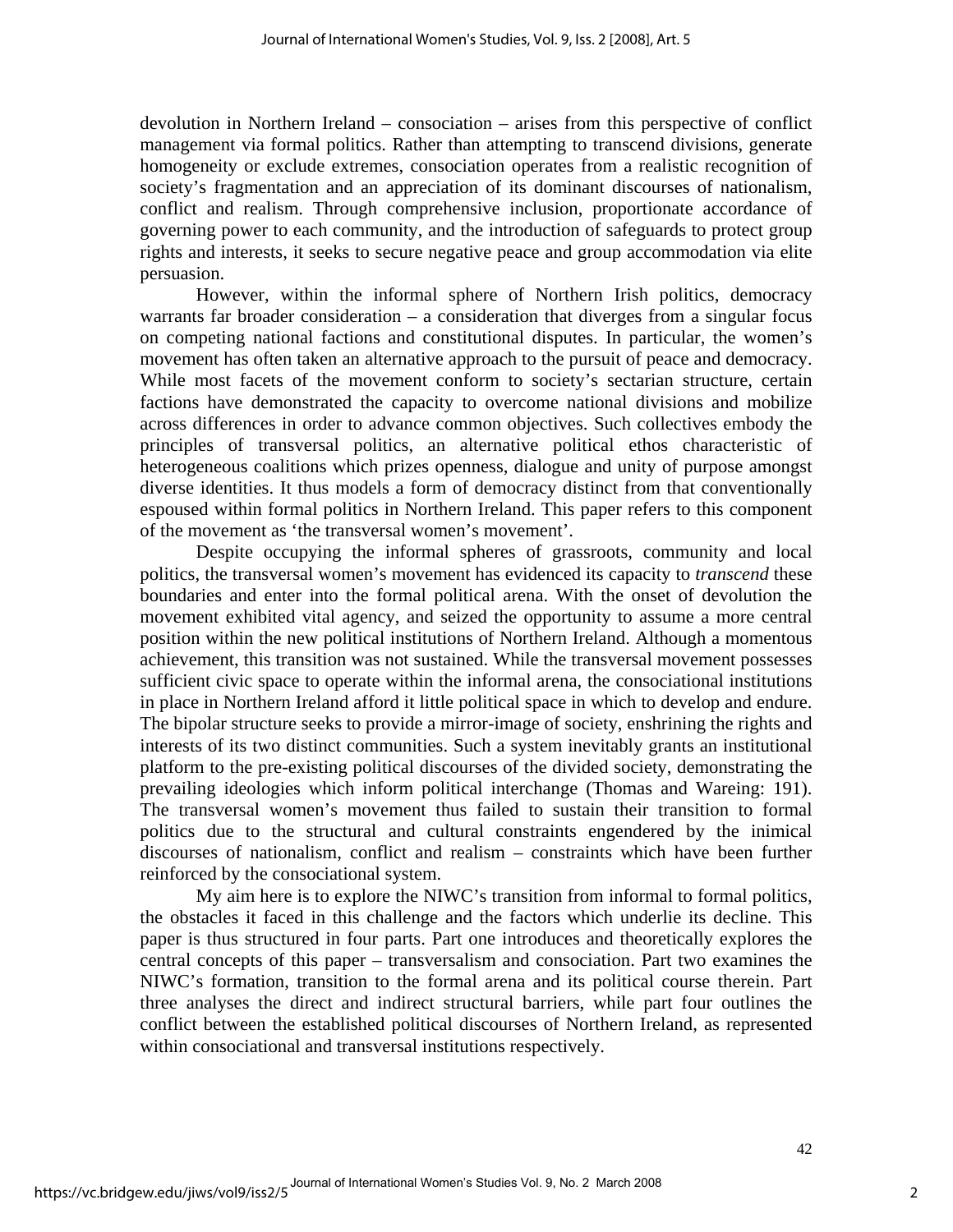# **Politics in Northern Ireland**

Throughout its history, politics in Northern Ireland has been shaped by the dispute between its two principal national communities, and dominated by the question of conflict resolution. A democratic deficit thus becomes a permanent feature of its formal *politics* in terms of representation of the public's needs and interests. Women particularly bear the brunt of its inadequacies. However, far from succumbing to passive victimhood, women have exhibited remarkable agency, seizing power for themselves on their own terms within the informal arena. Moreover, collectives within the women's movement have episodically employed their own distinctive style of politics in response to these undemocratic conditions: transversal politics constitutes one such form of feminist political organization.

Since 1922 formal politics in Northern Ireland has been largely determined by the all-encompassing rivalry between nationalism and unionism. It has also, of course, been dominated by the constitutional question. In this contested territory, the issues surrounding the relatively uncertain constitutional future of the region permeate every aspect of institutional politics. Political parties approximate national divisions, as voter preferences are determined largely on the basis of the party's constitutional stance, precluding swing voting to any significant degree (McGarry, 2001: 116). This has the effect of reducing the scope of the parties' incentives to issues relating to the nationalist question. In this sense, many non-sectarian social issues such as health, welfare and education are often neglected by politicians, subordinated to the national question (see Wilford, 1996b: 55). This creates a severe disconnect between citizens and the political system, which is known as the 'democratic deficit'*.* 

Such marginalization doubly afflicts women*,* to whom those basic welfare issues remain more pertinent. The findings of the Opsahl Commission, an independent citizens' inquiry conducted from 1992-93 attest to this (Hinds: 112). The gravity of the constitutional question and national conflict has particularly discriminated against women's rights issues, effectively legitimizing their political sidelining. Historically, moreover, women have been vastly underrepresented in Northern Ireland's formal politics (Brown *et al*: 76). Political parties have, additionally, displayed reluctance to promote women as candidates for election or for higher positions within party ranks (see Wilford, 1996a). The conflict ensuing from this territorial dispute remains inseparable from the politics. In fact, Wilford refers to Northern Irish politics as a veritable 'proxy war', in which certain parties retain strong links with paramilitary organizations and power is perceived as *zero-sum*, with one side's loss amounting to the other's gain (Wilford 1996b: 43-44). Such an apparently undemocratic, male-dominated and confrontational system not only inhibits those women who are willing to participate but also deters the majority from the very consideration of involvement.

Women's relative absence, until recent years, from the formal political scene contrasts sharply with their preeminence within the informal political sphere of grassroots, voluntary and community organizations. There are, after all, over 1000 women's groups in existence in Northern Ireland today (Fearon, 1999: 3). Far from 'crossing over', however, these informal and formal spheres remain considerably autonomous, each taking place, according to Galligan and Wilford, 'within the structures of parallel universes' (163). This distinction is, predictably, highly gendered: informal political space is 'feminine', while formal political space is conspicuously masculinized. This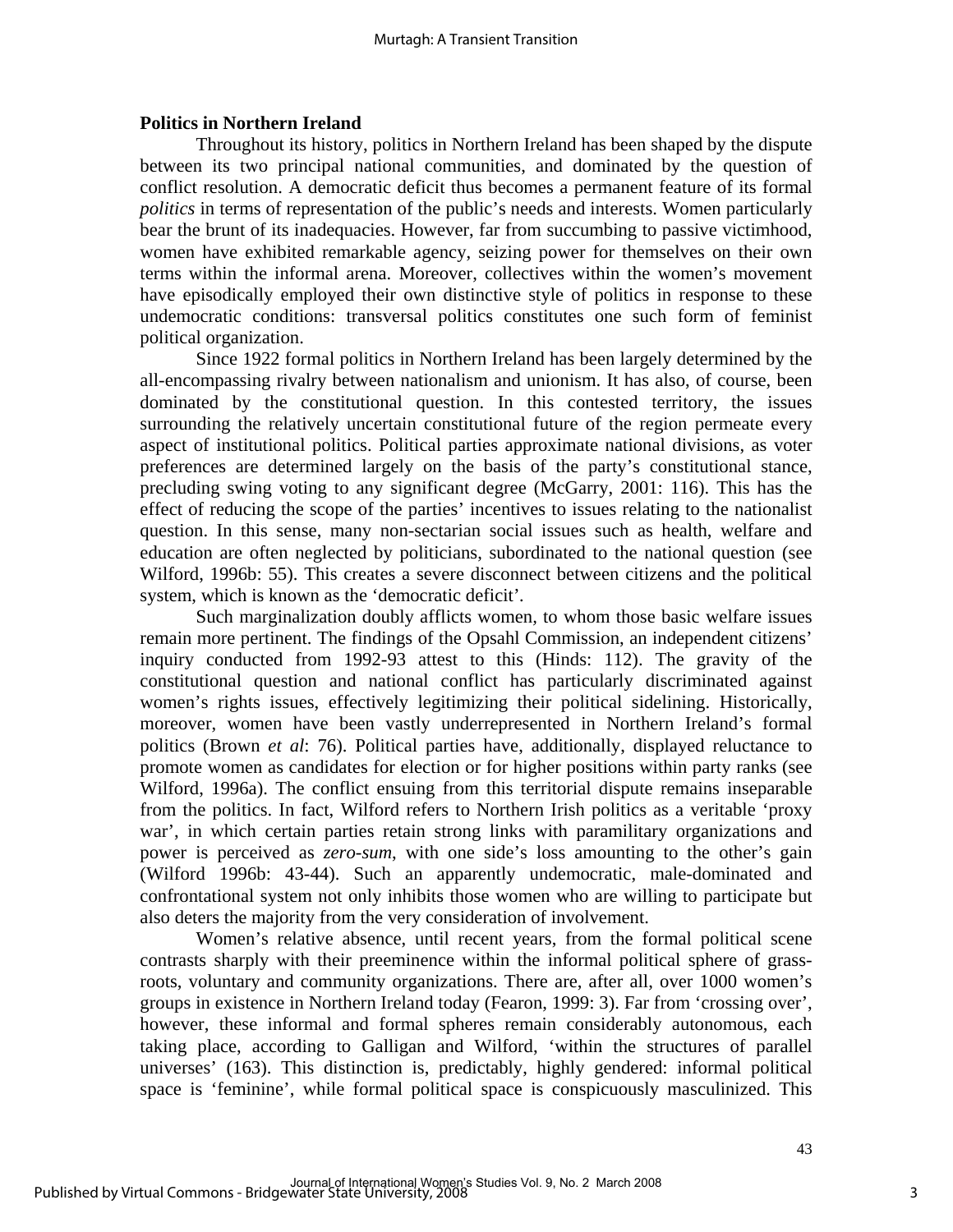apparently contradictory pattern of women's peripheral presence within formal politics and dominance within fluid networks and short-lived groups is perhaps more comprehensible in the context of the democratic deficit and the national conflict which has shaped Northern Irish politics (see McCoy: 3-12).

#### *Transversal Politics*

Della Porta and Diani define social movements as 'informal networks based on shared beliefs and solidarity, which mobilize about conflictual issues through the frequent use of various forms of protest' (16). The 'women's movement' in Northern Ireland thus refers to women's collective mobilization as women within extra-institutional, informal spaces, as it has taken place since the early 1970s. Strands of this movement have been informed, periodically, by the principles of transversal politics. First coined by Nira Yuval-Davis, and used synonymously with coalition and alliance politics*,* this term refers to the formation of alliances between women of diverse identities and distinct national communities (25). Cockburn identifies such alliances as based upon common principles and objectives rather than common identity, as identities are not fixed or singular but multiple, and apt to shift over time (211). The boundaries of these coalitions are, therefore, established, as Yuval-Davis articulates, 'not in terms of "who" we are but in terms of what we want to achieve' (126). It thus allows women of distinct national communities or contrary political beliefs to work together for a shared purpose.

Such diverse coalitions refrain from espousing one unified stance on issues for which such consensus is impossible – for example, regarding the constitutional future of an nationally divided territory. Transversal theorists, rather, emphasize the value of dialogue in debate through which knowledge is acquired and perceptions modified (Roulston, 2000: 41). Endeavours must be made to empathize with the perspective of the other side without forfeiting one's own identity, through a process of 'rooting' and 'shifting' (Yuval-Davis: 130). Each participant in the dialogue remains rooted in her own identity and community membership, while simultaneously shifting into the ideological positions of those who hold alternative views. Transversal politics arises from the school of second wave feminism which advocates non-hierarchical, bottom-up activism, otherwise termed 'participatory' or 'antagonistic' democracy (Roulston, 2000: 26; Porter 2000: 157). Through democratic process at the micro-level, solutions become apparent and people become empowered; their political fates are no longer determined by belligerent elites and paramilitaries.

Since the beginning of the women's movement, many organizations have effectively embodied the principles of transversalism, withstanding the divisive potential of diversity. The Northern Ireland Women's Rights Movement, the Women's Resource and Development Agency, and the Women's Support Network provide ample illustration of this ethos. Each of these organizations is, after all, open to women of all denominations and national allegiances, and each refrains from adopting a definite constitutional position (McWilliams: 30). Furthermore, much trans-community activism has been born out of necessity, as a consequence of practical and material issues that have been of concern to women across the region. The Mothers of Belfast campaign, in which women from both communities converged in protest against the government's cessation of free school milk, furnishes an example of such joint action (McWilliams: 22).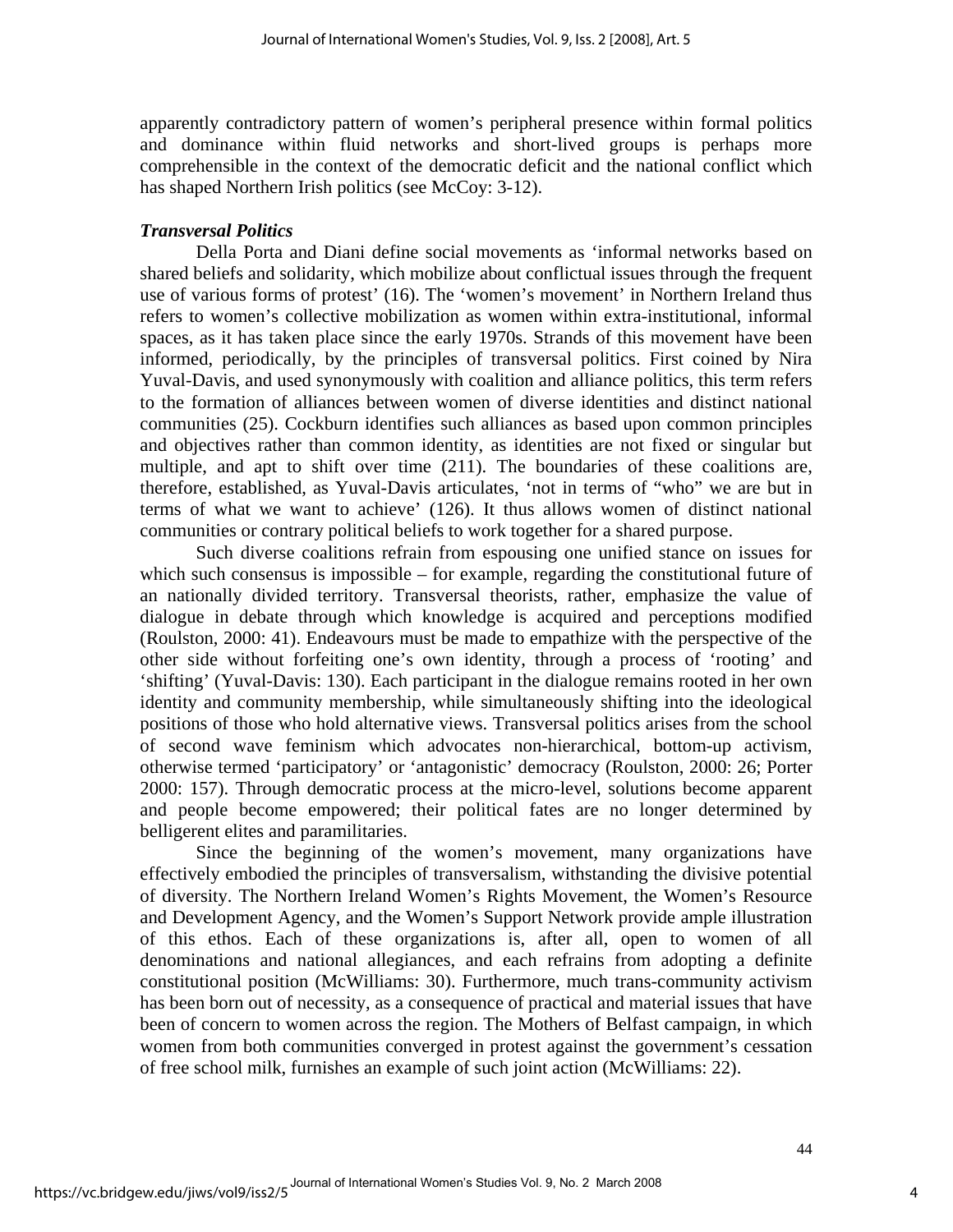# *Consociational Democracy*

The constitution of the Good Friday Agreement of 1998 provided for an elected 108 member Power-Sharing Assembly with executive and legislative authority (see *The Belfast Agreement*). The structure of this Assembly was based upon the model of consociational democracy

advocated by Arend Lijphart, in which all the elected parties – both unionist and nationalist – comprise two distinct blocs and share power proportionately. Lijphart maintains that societal division and democracy can be reconciled through consociation (1977: 1). Rather than focus solely upon the individual as the primary unit of the polity, as is the case in conventional liberal democracy, consociation necessitates a recognition of the distinct groups that comprise society (McGarry and O'Leary, 1990: 282). Lijphart thus endorsed the political cooperation of segmental elites as a means of accommodating these groups and achieving a balance of consensus. The system should assume the form of a 'grand coalition', in which the political leaders of each bloc share power in governing the region (Lijphart, 1977: 25). In a polity that is fragmented along national lines, where widespread consensus and social homogeneity are absent, representation of the people as a whole via the majority proves unfeasible, resulting in majority tyranny (Lijphart, 1984: 23). Consociation is therefore designed to ensure group rights and proportional representation through protective mechanisms. This form of governance operates from a realistic appreciation of the sectarian divisions of society, and focuses on conflict management and peaceful coexistence as opposed to integration.

# *Transversal Politics and Consociation: An Incompatible Coupling?*

Theoretically, consociation and transversalism present two fundamentally distinct approaches to democracy in divided societies. Transversal politics prize social plurality, and tend to view communities as heterogeneous entities, comprising individuals with multiple identities (Roulston, 1999a: 14). Consociation, alternatively, takes the group as its primary focus. It holds identity, particularly that of nationality, to be relatively fixed, and understands national blocs as largely homogenous, thus endorsing segregation within the political system in order to grant political expression to community rights and identity. Consociation thus grants priority to national identity, allowing little space for the expression of other facets of identity, such as gender. Furthermore, unlike transversalism, which seeks to generate a more integrated, just society through the development of civic relationships, consociation enshrines a 'negative' form of peace, focusing on the separation of conflicting groups (Lijphart, 1977: 47). Finally, while transversal politics advocates a 'bottom-up' approach to democracy, with civil society at its foundation, consociation prescribes a distinctly top-down method, with elite groups playing the most cardinal roles*.* In essence, then, consociation relies heavily upon the ability of the leaders of each segment to control their 'followers' (Kellas: 183). In stark contrast, transversalism upholds participation, fair process and cross-community confidence building as means of consolidating democratic principles.

# **The Informal-Formal Transition**

As the women's movement has advanced over the last three decades in Northern Ireland, its focus has progressively shifted from civic, social and economic to political rights. Any accurate chronology of the movement, however, depicts not a linear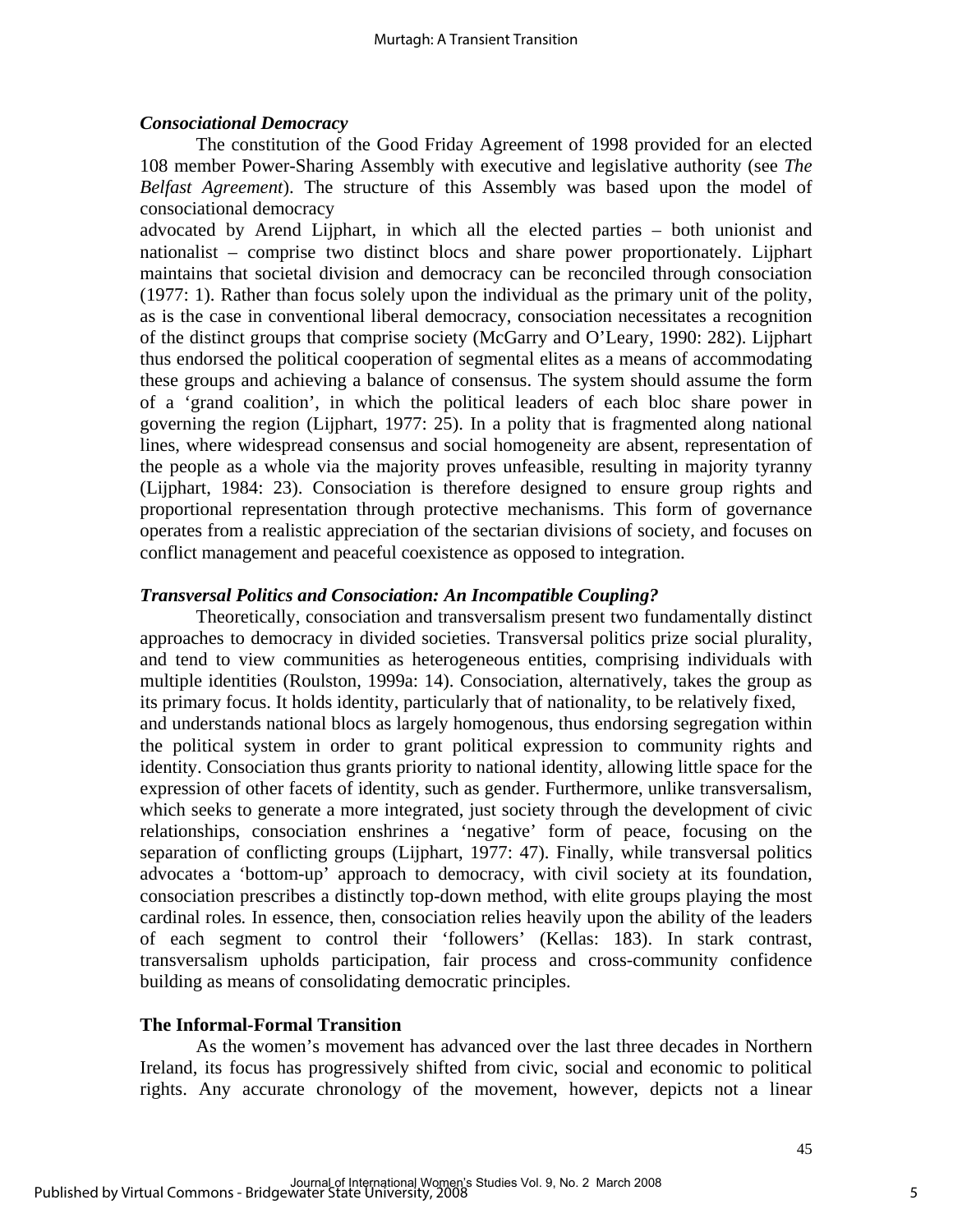development but a tumultuous narrative punctuated by a series of divisions, reflective of its encompassing political environment. Amidst these rifts, some space has, intermittently, been secured for united action. This transversal space emerged with the dawn of devolution: women here recognized their historic opportunity to straddle the informal-formal gap and enter constitutional politics in the form of a women's political party.

The women's movement boasts an immense contribution to civil society in Northern Ireland, largely underscored by its widespread disinclination towards hierarchical 'formal' politics. Despite this fact, the power to effect political change still lies, ultimately, within the formal political sphere. Fearon thus owns that '[o]ther noninstitutional activities are empowering to the individual but the ability to exert influence and assert change over and for others is limited' (see Fearon, 1996). This limited capacity became apparent during the peace process of the 1990s, in which negotiations took place behind closed doors between the two governments, politicians and paramilitaries. Such inaccessibility proved particularly disempowering for women, many of whom possessed a wealth of experience in political activism that might have been used to assist in the process (Sales, 1997: 200). Following the announcement of all-party talks, scheduled to begin in 1996, the centrality of the constitutional arena to the negotiations became all the more apparent. Rather than remain external to the process, however, women pragmatically chose to adjust the style and scale of their political engagement and sought to transcend the boundaries of the informal realm.

 Women within the movement were, furthermore, aware of the momentous opportunity that devolution, and the forthcoming new constitution, presented for entry to the formal sphere. For Social Movement theorists, the 'political opportunity structure' – the degree of openness of a political system to a movement's demands – is vital to that system's effectiveness (Galligan: 10). Dobrowolsky likewise identifies 'state reconfiguration' as an opportunity for women's movements to intervene at the foundational stage of institutional formation (2003: 117). Women in Northern Ireland thus seized the unprecedented chance to enter politics at the point of conception, prior to the rigid institutionalization of norms.

# *The Northern Ireland Women's Coalition (NIWC)*

The realization that the input of the informal sector into the impending political agreement would be minimal functioned to mobilize women from several organizations to debate the issue between themselves. Understanding the unresponsiveness of political parties to lobbying as an indication of their level of commitment to women's inclusion, these women had no alternative but to form their own party to contest the upcoming elections to the Forum for Political Dialogue and Multi-Party Peace Talks (Fearon, 1999: 3-11). In April 1996 the NIWC was formed from pre-existing chapters within the women's movement. An alliance of women from distinct religious, national and activist backgrounds, the NIWC assumed the form of a non-hierarchical coalition; it was, essentially, a 'transversal' party. Espousing inclusion, equality and human rights as its three core principles, the NIWC advocated a radically new type of politics (see *NIWC 1998 Northern Ireland Assembly Election Manifesto - A New Voice for New Times)*. With an informed belief in the power of civic engagement to foster greater social cohesion, the NIWC intended to transpose the lessons of community politics into the formal sphere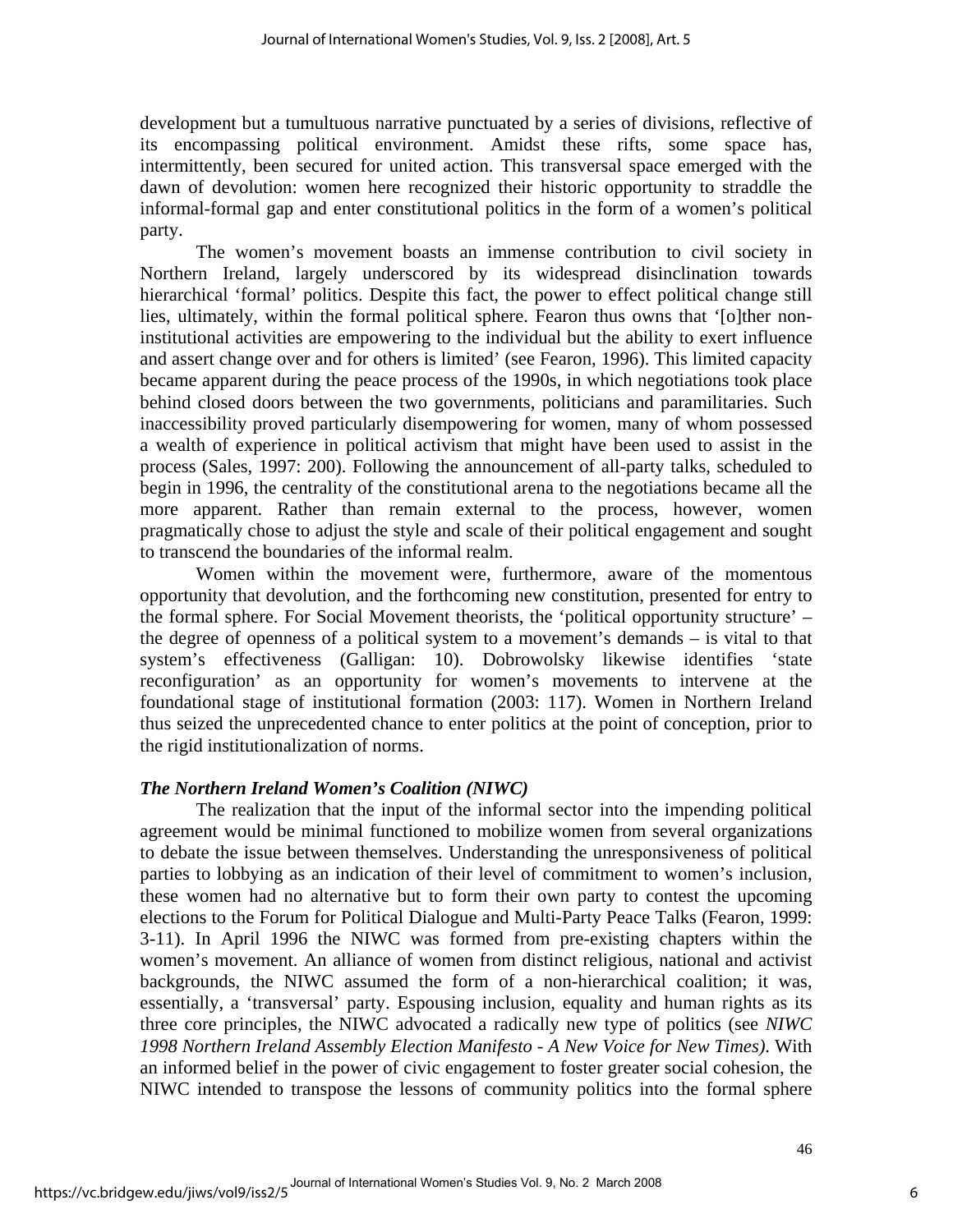(Ridden: 115). Though a political party, the NIWC sought to remain true to its grassroots origins. While its members harboured divergent opinions regarding national identity, the Coalition itself assumed a categorically open position (see *NIWC 1998 Northern Ireland Assembly Election Manifesto)*.

After much lobbying by the NIWC, an unusual form of List System Proportional Representation (PR) with regional top-up was adopted for the elections to the Forum and Multi-Party talks in 1996. It functioned so that each of the ten parties with the most votes across Northern Ireland elected another two representatives, presenting the NIWC with a crucial opportunity at the entry level of formal politics. It gained two seats on account of this top-up formula (see Whyte).3 Delegates Monica McWilliams, a Catholic, and Pearl Sagar, a Protestant, assumed these seats at the Forum and later at the talks, where they negotiated with other parties in the formulation of the Good Friday Agreement. Confronted with the less conducive electoral system of PR with Single Transferable Vote (STV), it secured two Members of Legislative Assembly (MLAs), Monica McWilliams and Jane Morrice, a Protestant, to the Northern Ireland Assembly in 1998. However, the party's mandate declined considerably in the years following the Agreement's implementation, culminating in its loss of both Assembly seats in the 2003 election, in which it scraped only 0.8% of the vote, a 50% drop from 1998. Similarly its last enduring foothold in the formal sphere dissipated in 2005 when its one remaining Councilor, Patricia Wallace, lost her seat. With no remaining elected representatives, the party disbanded in May 2006 after ten years in operation.

After entering the Assembly, the NIWC deteriorated steadily, indicating its susceptibility to opportunities and obstacles in its navigation of the formal political terrain. The party faced both structural barriers, relating to the institutional character of the Northern Irish Assembly, and barriers relating to the dominant discourses at play within Northern Irish politics.

# **Structural Barriers**

The first obstacle to the advancement of the NIWC manifested itself prior to the party's official entrance to the Assembly, during the electoral process itself. While the list-system of proportional representation (PR) with regional top-up chosen for the Forum elections in 1996 worked to the advantage of the NIWC, the preferential system of PR with Single Transferable Vote (PR-STV) adopted for the 1998 Assembly election indisputably disadvantaged the party (Dobrowolsky, 2002: 314; Wilford and Wilson: 23). Horowitz has usefully outlined the structural handicaps of such a system in relation to the NIWC's size, its cross-community nature and the geographical distribution of its support base (2002: 208). Under STV, it is relatively easy for parties to win a seat; dominant parties are thus placed at an advantage, leaving little space for new parties to break through (Horowitz, 1993: 180).

This system also promotes potential electoral pacts between parties that advocate similar policies. This was another factor in the marginalization of the NIWC – a party that occupied a small cross-community territory with a limited capacity to form crossparty alliances. Monica McWilliams criticized this practice in the run-up to the 2003 Assembly elections, during which SF and the Ulster Unionist Party appealed to voters to

 $\overline{a}$ 

 $3$  For all electoral statistics see Whyte.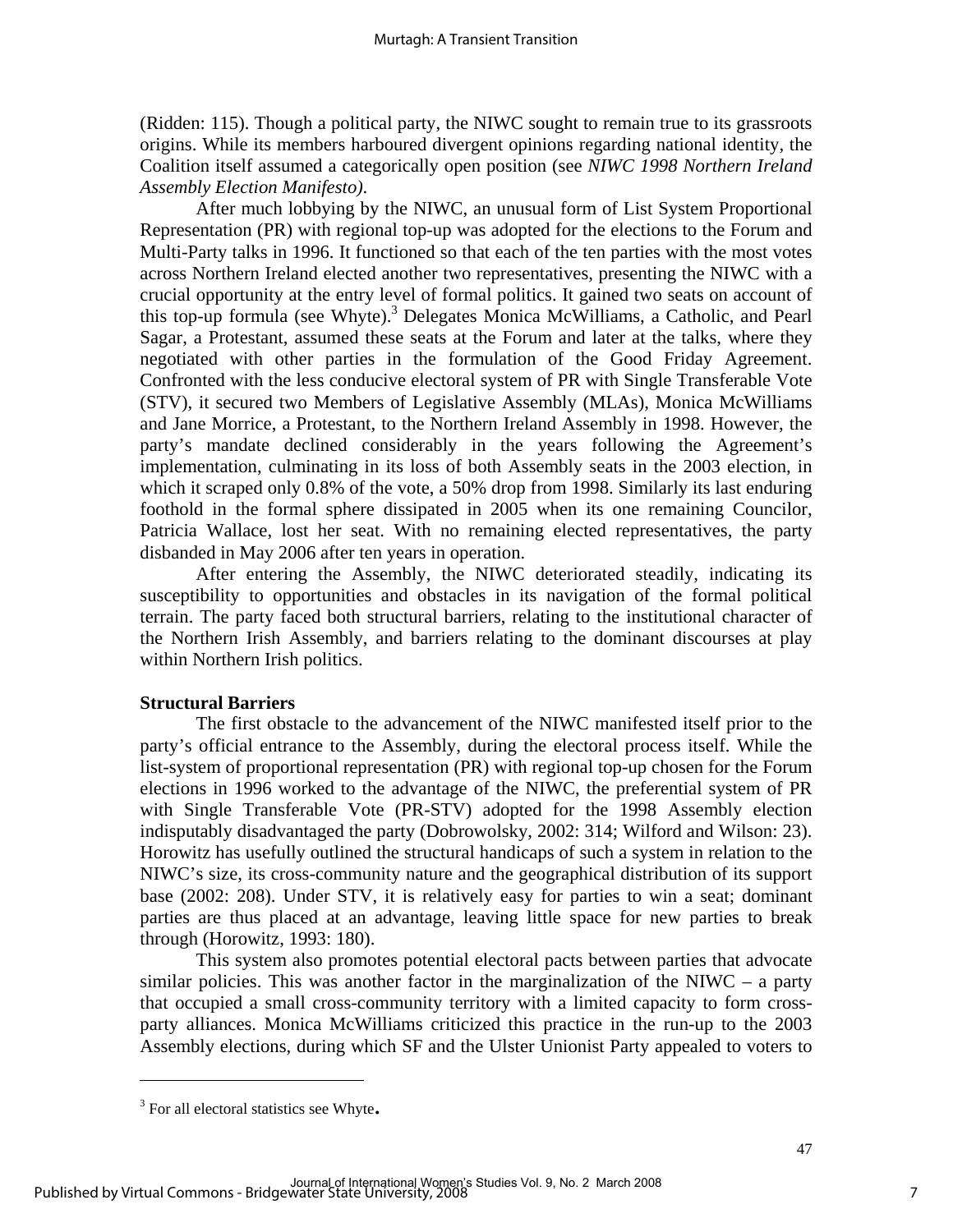transfer firstly to nationalist and unionist candidates respectively and then to proagreement candidates (see Moriarty, 2003). Horowitz hence identifies STV as 'a system perfectly compatible with the maintenance of ethnically based parties and not particularly supportive of multi-ethnic coalitions' (2001: 100). It is a system, after all, that renders vote transfers across ethnic blocs, and between ethnic and non-ethnic parties, highly unlikely. In terms of Local Government, this feature of the electoral system made a conspicuous contribution to the NIWC's loss of Councilor Wallace's seat in North Down Council in 2005, where she faced competition from eight DUP candidates – one of whom gained very few first preferences but almost all of the transfers (see Ward, 2006). Furthermore, given the high regional dispersion of the party's supporters, PR-STV damaged the NIWC in terms of its territorial constituency basis (Horowitz, 2002: 208). The particular electoral system adopted was thus a significant factor in the party's polling performances.

Having gained entry to the Assembly despite such inauspicious electoral circumstances, the NIWC immediately encountered further institutional marginalization. In order to preserve the principles of cross-community consensus, and the guarantees upon which the institutions were founded, elected representatives were obliged to register at Stormont as 'nationalist, unionist or other', in order that votes might be counted accordingly (The Belfast Agreement, 10 April 1998: 8). Key decisions within the Assembly and the Executive required either 'parallel consent', meaning majorities within both nationalist and unionist blocs, or a 'weighted majority' of at least 60% of all voting members, plus 40% of each bloc (Horowitz, 2002: 194.). Furthermore, the Agreement entails 'petition procedures' enabling thirty or more MLAs to present a 'petition of concern' on any vote taken in the Assembly. In this sense, the institutions ensure a group veto to each community, thus upholding the Agreement's central tenet of 'parity of esteem' (McGarry and O'Leary, 2006a: 45). However, in so doing, cross-community parties which defy dualistic categorization are relegated to the periphery in terms of decision making. Ridden attests to this inequality, stating that although the NIWC could influence debate, 'their votes can have little or no impact on the outcome of contested legislation' (112). With respect to certain decisions, the votes of the excluded 'others' simply do not count. Additionally, their collective number grants them little leverage within the Assembly. They can be easily out-voted by any majority and lack sufficient numbers to elicit a petition of their own (McGarry, 2004: 271). Such marginalization not only disempowered the NIWC in real terms but also in terms of public perception, harming its purported image as an effective agent for political change. Even prominent advocates of consociation, such as John McGarry and Brendan O'Leary, admit to this inherent discrimination, owning that '[t]here is an incentive for voters to choose nationalists or unionists, as members from these groups will, ceteris paribus, count more than "others" or be more pivotal' (2006b: 272). McGarry, however, attempts to justify double standards in his earlier work: 'The "Others" . . . have not been at the heart of the conflict. It is therefore not surprising if they are not at the heart of the resulting pacts, though it is not accurate to claim that they are excluded from the Agreement' (2004: 272). This statement reflects the inimicality of consociation to the reconfiguration of power relations, and also illuminates its bias against non-ethnic parties. This system effectively presents cross-community parties as political lightweights, less significant and effectual than their nationally aligned counterparts. The NIWC initially responded to this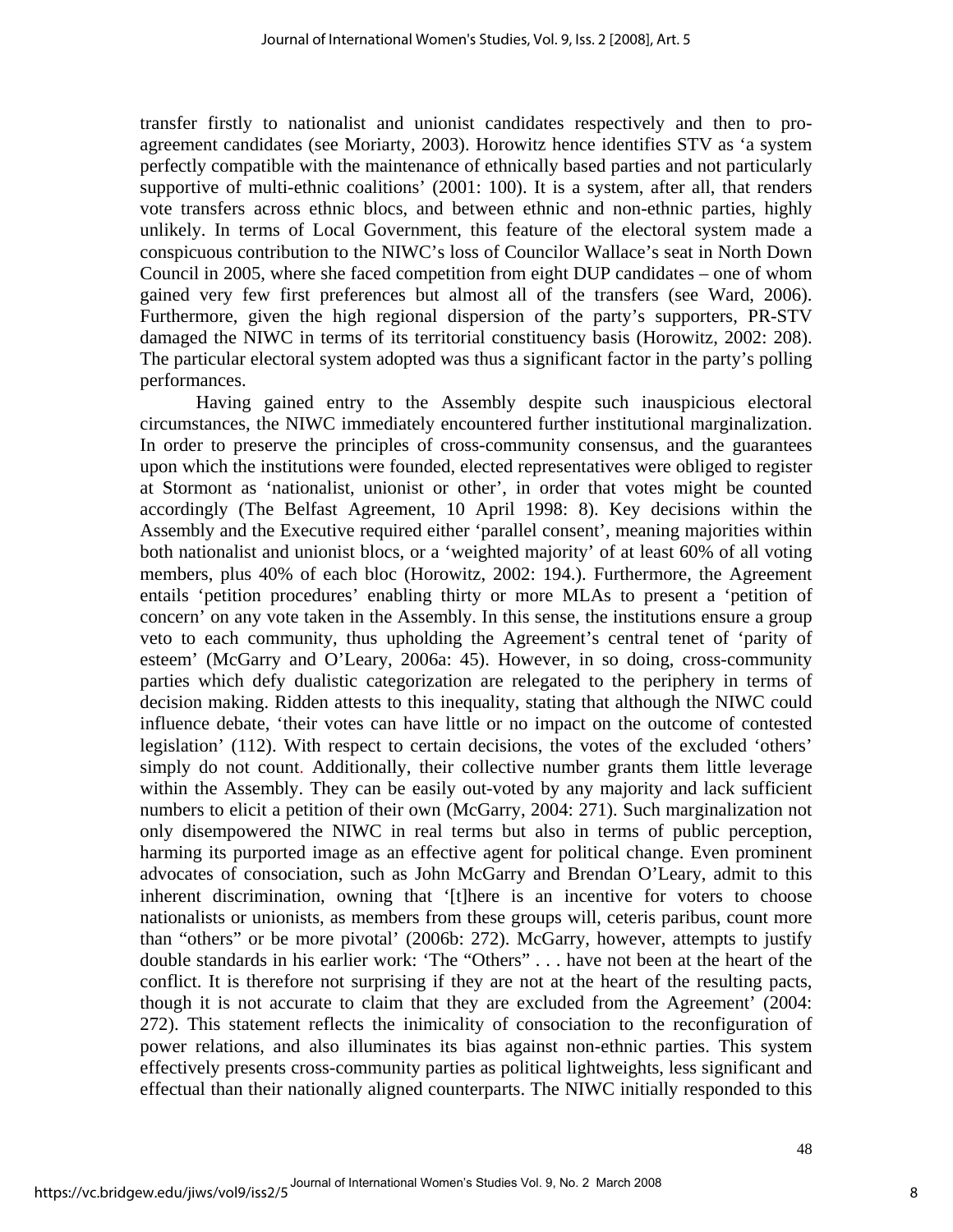system of rigid designation by defining itself as 'inclusive other' (Fearon and McWilliams: 68). In 2001, however, in reaction to an institutional crisis and the potential collapse of the Agreement, the party's two MLAs pragmatically re-designated as one 'unionist' and one 'nationalist', in order to ensure the return to office of the First Minister and Deputy First Minister (see 'Looking Back… Looking Forward'). The NIWC were thus compelled to compromise their transversal principles to adapt to their polarized political environment.

#### *Indirect Barriers: Polarization and Shifting Space*

Throughout the course of devolution the complex political arena of Northern Ireland remained wrought not only with divergent political nationalisms simmering beneath the surface, but also with fear and mistrust regarding the other side's true intentions. The continual crises and suspensions that marked its existence thus appear unremarkable. Within such a fractured political landscape, the newly-founded transversal space claimed by the NIWC in 1998 dissipated as the climate became more polarized, culminating in the organization's loss of both seats in the 2003 Assembly election. This election, which elicited a dramatic reconfiguration saw the 'extremes', DUP and SF, assume majority status in their respective blocs. Various theories exist to explicate this phenomenon, including voter disillusionment with the Agreement and the new appeal of the DUP and SF to the middle-ground electorate. A combination of these factors undoubtedly underlies this electoral shift, extensive analysis of which exceeds the scope of this paper. A more defensive mentality is certainly apparent from the impetus for change which accompanied the Agreement. This outlook manifested itself in voting behaviour in these elections. As Wilford asserts, the elections 'became a battleground between the political heavyweights', resulting in the current four-party dominance (2006). He identifies 'defensive voting', for example, on the part of unionists, who were prompted to vote for the DUP in response to the growth of SF (ibid; Horowitz, 2001: 101). Similarly, Ann Hope recounts that while canvassing for the NIWC in 2003, many voters who had previously given it their first preference, now perceiving the political stakes to be higher and the situation more volatile, stated their intention to vote for one of the four major parties. Motivated additionally by the characteristic instability of the institutions, and the uncertainty of their future, many voters undoubtedly disaffiliated from the NIWC in response to circumstances in which many felt only the major parties could play a role. This climatic shift from optimism, as heralded by the signing of the Agreement, to cautionary insularity was a determining factor in the NIWC's loss of political space and power.

# **Conflicting Discourses**

Since the late 1960s, political discourse in Northern Ireland has been dominated by the nationalist question. Society fractured along nationalist lines into two distinct communities, possessed of divergent beliefs, which could not be reconciled within the existing political system. Though such a clear-cut binary division patently represents an over-simplification of attitudes and identities at the micro-level, at the macro-level this cleavage remains determining. Formal politics approximates the dualistic segregation of society to such an exaggerated extent that one's stance on the constitutional question constitutes the central axis around which all political affairs revolve. Politics is thus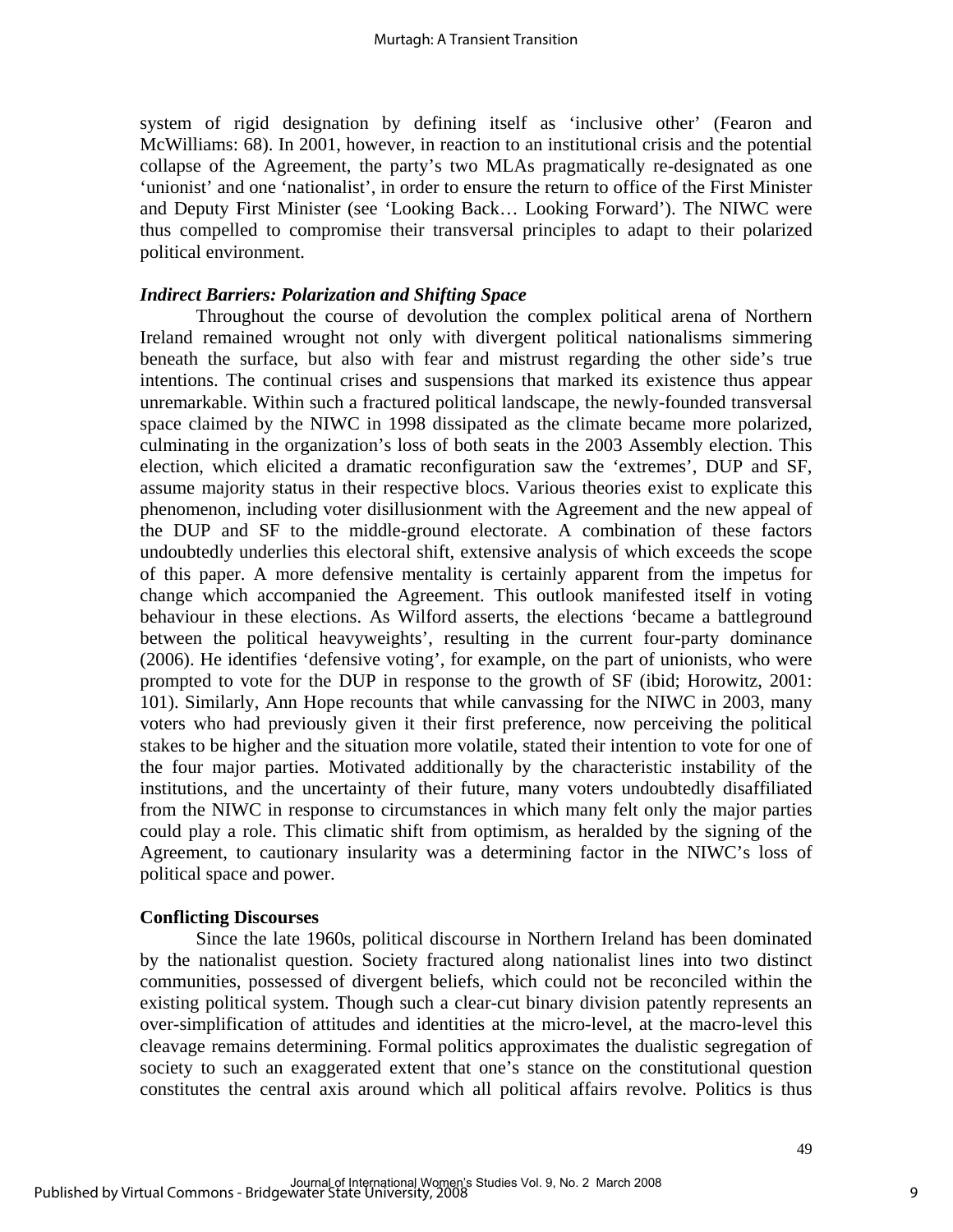characterized by oppositional discourses. Nationalism, as Wilford asserts, 'is propelled by an "us and them", insider/outsider, inclusive/exclusive dynamic, [and] can be carried to exaggerated and dangerous extremes in divided societies' (1998: 2). Northern Ireland provides ample illustration of such extremes, as the preservation of each 'nation', and its respective cause, is sought through the segregation of 'us' from 'them', which not only fixes and homogenizes each group, but also objectifies and exploits 'the Other' (Porter, 1998: 40). Within such hostile conditions, difference is feared and treated as a negative antagonism (Porter, 2000: 143). While differences between groups are accentuated by national elites, solidarity within groups is prized as bolstering the potency of their cause. Elites seek to further consolidate their agenda by assuming a highly fixed stance and a steadfast, intransigent negotiating style (McCoy: 20).

# *Women within Nationalist Discourse*

The salience of nationalist discourse within Northern Irish politics has had a conspicuously negative impact upon women's participation. Anthias and Yuval-Davis identify the various roles assigned to women within nationalist discourse, one of which is to function as a signifier for national differences (313). While men act as national agents, women are the national symbols of loyalty, maternal self-sacrifice, passivity and victimhood (Aretxaga: 146). In this sense, feminism and women's mobilization – on nonnationalist lines – runs contrary to the ideologies of the nationalist movements. Rachel Ward documents this discord within the unionist movement, which views feminism as a rival to its conservatism and its desire to maintain the constitutional status-quo. She situates feminism as 'something of a dirty word in unionism', affirming that '[w]omen are unionists first and women second' (2004: 17). The perilous position occupied by women in this discourse is replicated in nationalist politics and works to the detriment of all women's political participation, particularly within transversal women's politics.

# *Conflict and Violence*

The hostility between these two competing factions is further intensified, and the political dynamics complicated, by the use of violence by paramilitary groups on both sides. Such violence has had a profound effect on formal politics in the region, escalating tensions and polarizing allegiances. Force, utilized by these movements for the purpose of political gain, has become somewhat indivisible from constitutional politics, epitomized by Sinn Fein's alleged dual employment of 'the armelite and the ballot box' (Hayes and McAllister: 912). The ubiquity of violence has infused the political arena with a 'masculine', martial discourse, as parties characteristically conduct political interchange in this aggressive style (Wilford, 1996: 44). The political territory in Northern Ireland is, as a result, a much-contested one, offering little sanctuary to the nonconfrontational actor espousing values traditionally viewed as 'feminine': non-violence, dialogue and compromise.

# *Realism*

In such an environment of conflict, the discourse of realism constitutes a determining force. In a divided society in which the balance of power is unequal (historically tilted in favour the 'unionist' community), acute realism informs all political acts. Power thus manifests itself as a negative and zero-sum construct (Wilford, 1996: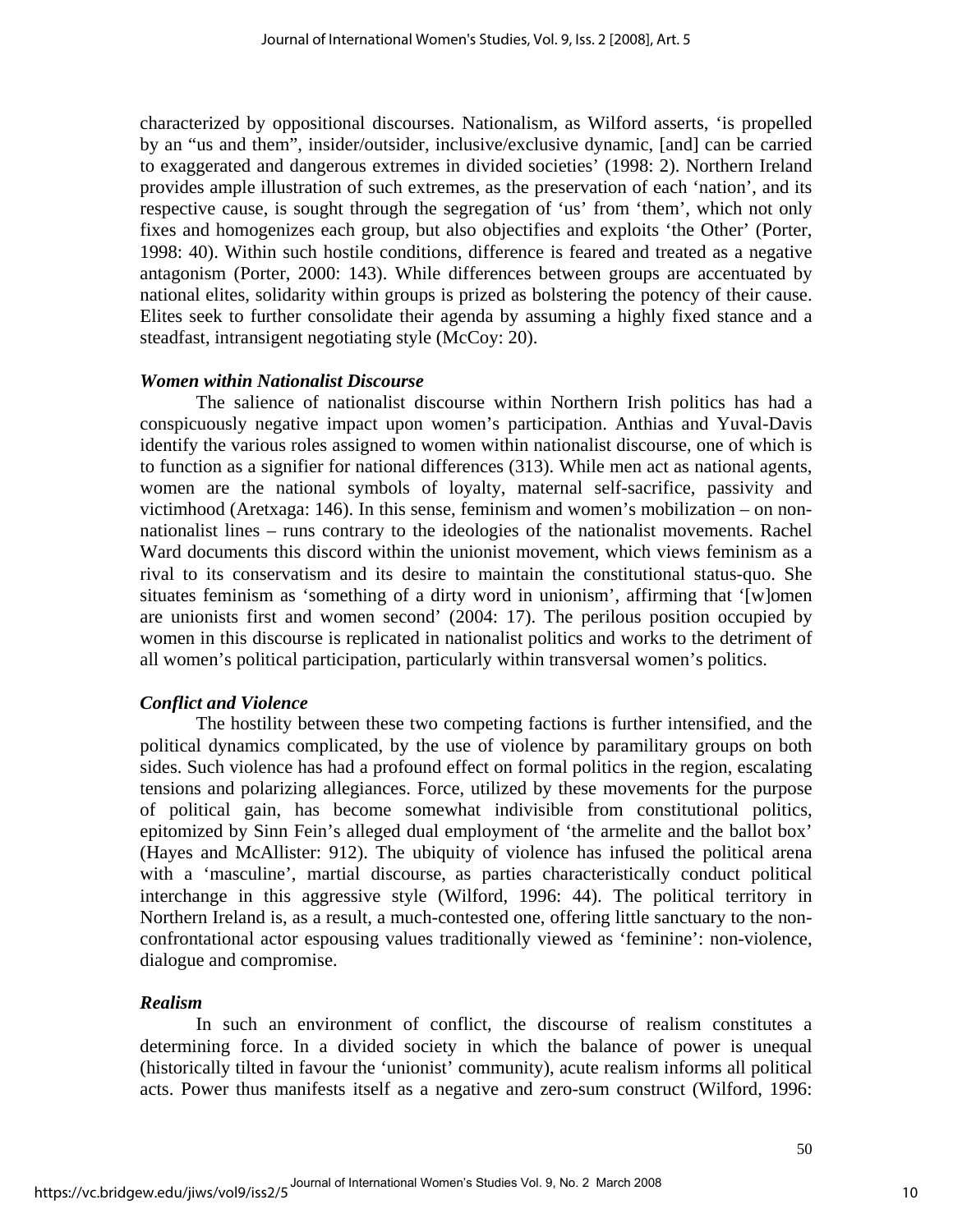44). Elites assume a causal link between their opponents' loss and their own profit and rationally calculate decisions on this basis. Furthermore, sectarian antagonism, and the implied capacity to resort to force, retain currency in elite negotiation and are often considered the most effective means of achieving political ends. Public spaces and political power in Northern Ireland have thus become highly gendered.

# *Consociation: Institutional Recognition of Dominant Discourses*

The devolved political institutions designed to regulate conflict in Northern Ireland were conceived from a realistic understanding and recognition of its bipolar sectarianism. While a shift towards the recognition of differences and the discussion of injustices creates a more level playing field, it also marginalizes other factors of identity and alternative sources of inequality (Lijphart, 1977: 49). The most overt institutional manifestation of this imposed 'either/or' classification was the requirement that MLAs at Stormont declare their national allegiance to ensure cross-community consensus (Horowitz, 2001: 89). In so doing, consociation has not only institutionalized sectarianism by consolidating each nationalist bloc, but has also privileged national identity over other factors, such as gender (Cowell-Meyers: 87).

In addition to nationalist opposition, consociation enshrines the discourse of realism. In fact, its structures are developed from an appreciation of the salience realism boasts within divided societies, prompting McGarry and O'Leary to term it 'responsible realism' (2006b: 254). In recognizing each community's divergent interests, and assuming the capacity of each to exert hegemonic power over the other, it comprises a multitude of safeguards and minority rights. Consociation resists attempts to moderate or integrate group interests; it does, however, acknowledge the zero-sum nature of power in the divided polity, and tries to take account of all the various positions that exist within the segregated political structure. In this sense, it seeks to regulate conflict rather than to transcend or transform it.

#### *Transversalism: An Alternative Discourse in an Inhospitable Environment*

The consociational institutions were, as I have already mentioned, informed by pre-existing discourses, which served to further ingrain these dynamics in the political system, as opposed to attempting their transformation. Such discourses evidently stand in diametric opposition to the transversal discourses espoused by the NIWC. Firstly, in terms of national allegiance the NIWC represented a multi-partisan entity, which was contrary to the dominant bipolar discourse of the consociational system. Furthermore, it advocated individual autonomy and freedom of allegiance, and emphasized human rights and equality, rather than focusing solely on national group rights. The party's most unconventional feature, however, was its lack of a coherent stance on the constitutional future of Northern Ireland. While other parties defined themselves almost entirely on this issue, the NIWC contested the efficacy of political nationalism, arguing, as Roulston stipulates, 'that these were out of date questions in the late twentieth century when sovereignty and statehood are being transformed and renegotiated' (1999: 9). Representing members of both nationalist groups, plus members of neither, it appreciated the subjectivity of each national aspiration, and acknowledged the irreconcilability of both in their absolute forms. Instead of subscribing to unrealistic visions of the future, then, the NIWC alternated their focus between productive dialogue and 'here and now'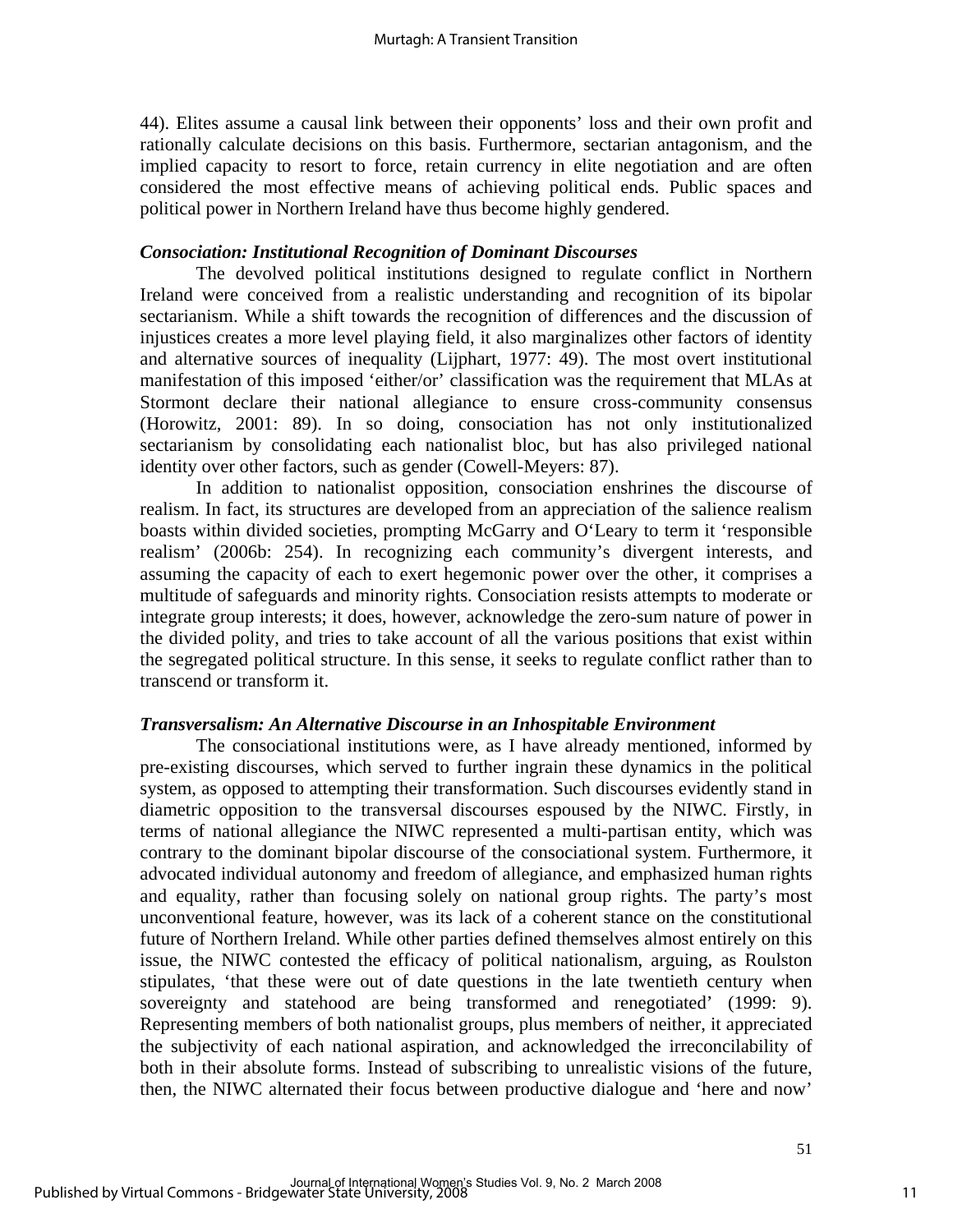political issues, such as welfare, health and education.

The prevailing realist discourse of the political system proved inimical to the NIWC's principles of positive power. The party entered public office with a determination not to simply defeat other parties or reproduce existing power relations, but to build alliances across parties for the advancement of its objectives. For example, on the issue of equal representation, it campaigned for the inclusion of women in all parties. Likewise, in terms of inter-party relations, during the Forum and Multi-Party talks, it often acted as a conduit between parties that were not yet ready to meet face to face (ibid). Fearon similarly documents how the NIWC's proposals during the talks were often subsumed and later reproduced in different guise by other parties. This pattern elicited little resentment from the NIWC; its members were simply content that such issues had reached the agenda (1999: 92). Such generous, non-competitive behaviour epitomizes the 'politics of care' with which the NIWC hoped to infuse the new institutions and replace the zero-sum discourse (Porter, 1998: 31). Winning was never the NIWC's primary objective; they were interested, rather, in advancing the political culture beyond this binary 'winner/loser' mentality.

As a consequence of such incompatible discourses, the NIWC encountered much miscomprehension and often outright opposition from other parties within the Assembly. Primarily, by virtue of its non-aligned constitutional stance, it evaded conventional dualistic categorization and evoked suspicion and confusion amongst elites institutionalized by the nationalist 'either/or' discourse. Indeed, so alien were many of its transversal principles, that they were misunderstood and misrepresented by other elites and the media*.* Given the centrality of the constitutional question to Northern Irish politics, the issue has become almost synonymous with politics itself. A political entity without a fixed stance on the nationalist issue is thus regarded as apolitical, and as extraneous to serious political affairs. Due to their open position, then, the NIWC were widely portrayed as disorganized and ineffective. Even academics such as Rachel Ward disseminate this image, alleging that the NIWC 'had no clear policies and refused to be drawn on the *broader issue*' (Ward, 1997: 151; emphasis added). A similarly dismissive attitude can be discerned in the response of Seamus Mallon (of the SDLP) to the NIWC's election to the Forum:

This won't be about setting differences aside, this will be about facing differences that we have in this community, facing them full-frontal and dealing with those differences. What we must realize is that these negotiations which are going to take place are going to be very hard-nosed and they are going to be real'. (Mallon qtd. in Fearon, 1999: 17)

Many of the NIWC's peers evidently failed to take them seriously as real political players, and thus depicted them as ineffectual novices shortly to be crushed by the 'real' political game. Similarly, given the embedded nature of violence within political discourse, Wilford asserts that the association of transversal women's groups with nonviolence and compromise 'can be interpreted as a measure of powerlessness' (1996a: 49). This sentiment is evident in the remarks made by Peter Robinson (of the DUP) about NIWC members: 'they haven't been at the forefront of the battle when shots were being fired or when the constitution of Northern Ireland was in peril' (Robinson qtd. in Fearon,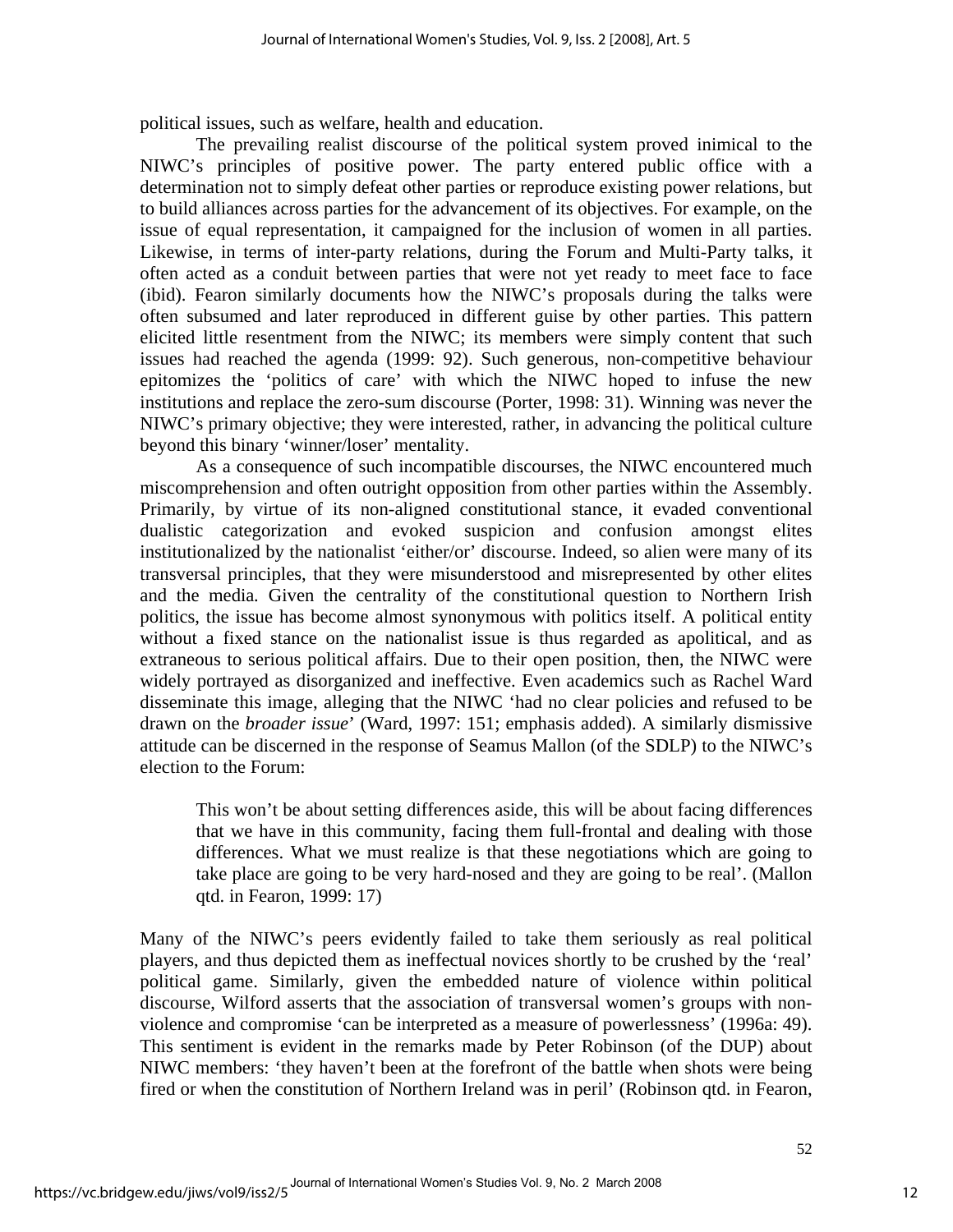1996: 14). Such violent imagery is commonplace in political language in Northern Ireland, and is often used to validate political actors as credible contenders in the ongoing 'battle'. In this adversarial political culture Meehan affirms that 'compromise is a word that is taken to denote weakness instead of strength' (5). Furthermore, the NIWC's multifaceted, fluid character served to supplement this image of weakness. As Wilford cautions, 'the power of diversity has as its mirror image and companion the powerlessness of fragmentation' (1998: 8). Juxtaposed with such cohesive, internally structured and easily definable nationalist parties, the NIWC appeared as something of a foreign body within the Northern Irish Assembly.

#### *Opposition from Other Parties: Nationalist Interests*

Another force fuelling such negative representations was nationalist interests. Nationally aligned parties widely perceived the NIWC as a threat to their political agendas. In accordance with nationalist discourse concerning women, the NIWC were cast as disloyal defectors from each national cause, repeatedly accused by various parties of 'poaching women' (Hinds qtd. in Dobrowolsky, 2003: 139). McWilliams attests to this resentful suspicion: '[w]e're representative of both communities – that confuses them, they don't like it, and it makes us the brunt of hatred, the brunt of venom' (McWilliams qtd. in McKittrick). Moreover, while the NIWC resisted participating in the other parties' competitive zero-sum game, these parties continued to view it as a potential rival. Due to its separate party status, Brown *et al* argue that 'a situation arose in which other parties could attack it and its objectives with little fear of alienating their own women members' (81). In a similar vein, Sagar asserts that 'some (parties) understood us too well and encouraged misunderstanding'. Accordingly, the NIWC suffered chauvinistic abuse within the political arena, most notably in the Forum where Sagar was once told to 'Sit down and shut up' by Jim Rogers of the UUP, while Monica McWilliams was 'mooed at' by the DUP's Ian Paisley Junior (Fearon, 1999: 55-62). The level of tolerance and legitimacy which surrounded such aggressive, misogynistic behaviour exposes the salience of regressive nationalist discourse in Northern Irish politics.

Given such sectarian opposition from other parties, the potential for the crossparty alliances the NIWC had hoped to achieve remained unrealized. Despite its efforts to build bridges across entrenched party divides, other parties proved simply unwilling to move beyond their insular, sectarian positions (Brown *et al*: 80). It similarly failed to generate links between women from different parties (Cowell-Meyers: 87). In fact, many women actively resented the NIWC as the 'Janey come lately's', monopolizing media attention and overshadowing their earlier progress (Fearon, 1999: 16). Many also begrudged its alternative 'feminine' style of politics which they viewed as ineffectual and inappropriate to the 'hard-nosed' politics of Northern Ireland. A tradition of strong internal party discipline and segregation, informed by the nationalist and realist discourses discussed and reinforced by the consociational institutions, largely precluded any cross-party women's caucus from emerging. One female SF MLA's account of her experience of being heckled in the Assembly clearly illustrates this point: 'when we were getting heckled, Iris Robinson (DUP) was in there giving it all she had . . . She didn't see us as women or somebody she had empathy with - we were Sinn Fein and our gender didn't come into it' (Ward, 2004: 15). Gender boasts little unifying capacity in an environment where national allegiance is so important. Patricia Wallace reflects that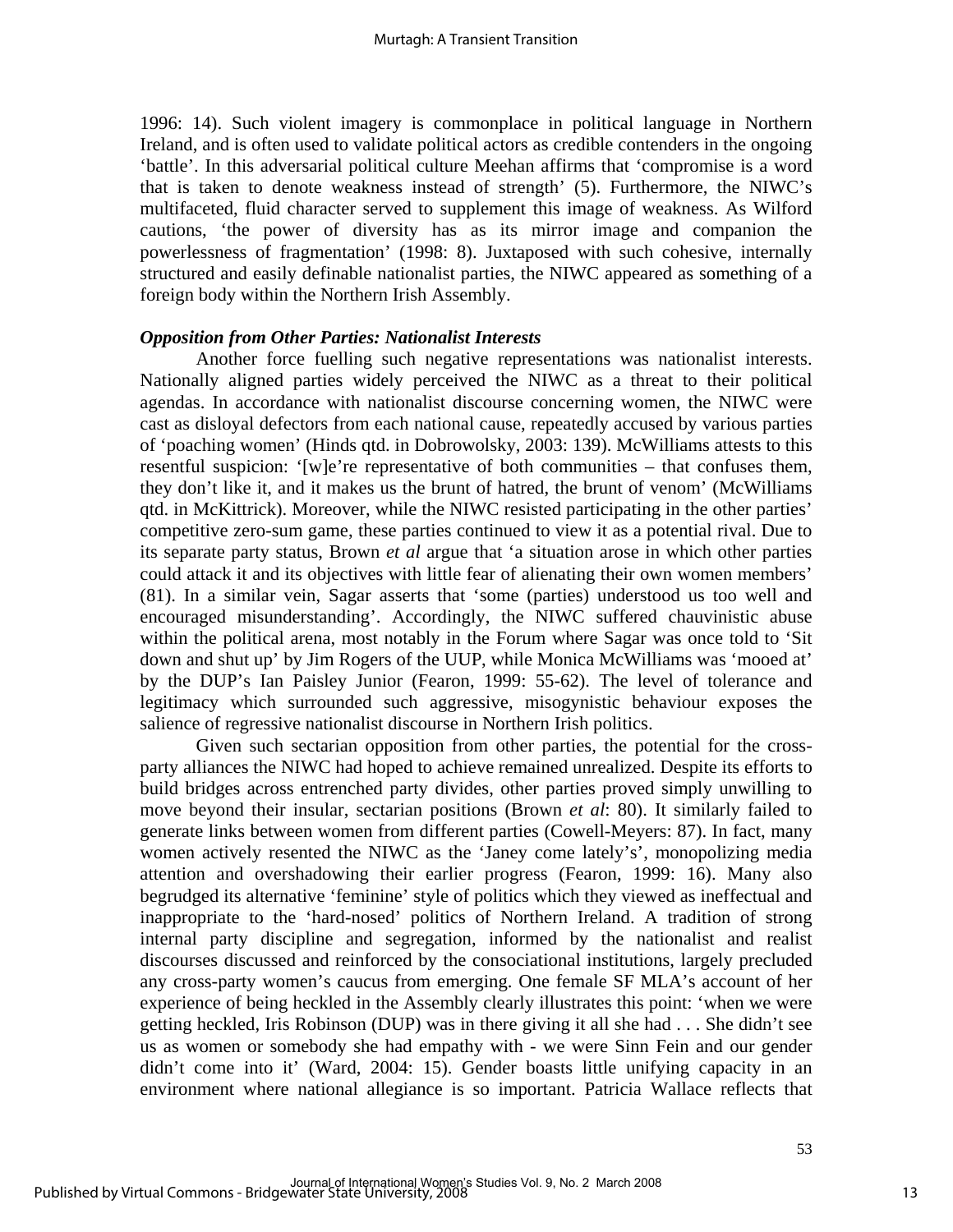despite private cordiality, such stringent party discipline often deterred other parties – even those of the moderate middle ground, such as the Alliance – from publicly supporting the NIWC. Lacking the numbers, the formal political experience, institutionalization, and established structural power of its rival parties, the absence of cross-party support proved highly detrimental to the NIWC.

#### **Conclusion**

The unsteady transition from informal to formal politics negotiated by the 'transversal women's movement' is one marked by both opportunities and obstacles. The course of the NIWC conveys a regressive sequence from the opening up of a transversal political space to the progressive contraction of that space and its eventual demise.

The conflicting discourses embodied within the consociational institutions ultimately hampered the NIWC's development by three principal means – in terms of its entry to the formal arena, its power, its influence, and its ability to maintain its position therein. Firstly, with regard to entry or transition, this paper has illustrated the negative impact of the electoral system of PR-STV adopted for the Assembly elections. This system proved conducive to the interests of the major parties, reflecting consociation's prioritization of established parties as representatives of each national bloc. Secondly, in terms of progress, the power to exert influence, and the ability to advance its agenda, the structure of the consociational institutions transpired to be inimical to the NIWC. Founded upon recognition of the division of society into two autonomous pillars, consociation offers little accommodation to more pluralistic identities and imposes this 'either/or' distinction on all political actors. The designative voting system within the Assembly clearly reflects such enforced categorization. Moreover, as a new, relatively small and unconventional party, much of the NIWC's capacity to exercise influence depended upon its ability to build alliances and linkages with other parties. However, the extreme fragmentation of Northern Irish politics rendered alliance formation a difficult task. The 'institutionalized sectarianism' and mutual mistrust between parties created little opportunity for the NIWC to generate the linkages and support networks it required to adequately promote its policies within the Assembly. Rather, the NIWC often found itself subject to harsh derision from 'rival' parties. Finally, the endurance of the NIWC as a party within formal politics relied heavily upon its encompassing political circumstances. As illustrated, the party's elected delegates diminished progressively throughout its course and disbanded in 2006. Its diminishing mandate strongly correlates with the increasing polarization of Northern Irish constitutional politics. The political space it acquired during the pre-Agreement period of hope and enthusiasm shrank rapidly as the institutions staggered from crisis to crisis and tensions heightened. Replacing that positive impetus for change prevalent in 1996 and 1998 was an atmosphere of regressive apprehension in 2003. Defensive voting and sectarian insularity characterized these elections which heralded the beginning of the end for the NIWC as it lost both of its Assembly seats.

The transversal women's movement has demonstrated its determinacy and transformative capacity by transcending the boundaries of informal politics amidst constraining circumstances. It triumphed over these structural constraints initially as it transmitted its civic principles to this new-found political space. It actively maximized this space, challenging Northern Ireland's traditional discourses of nationalism and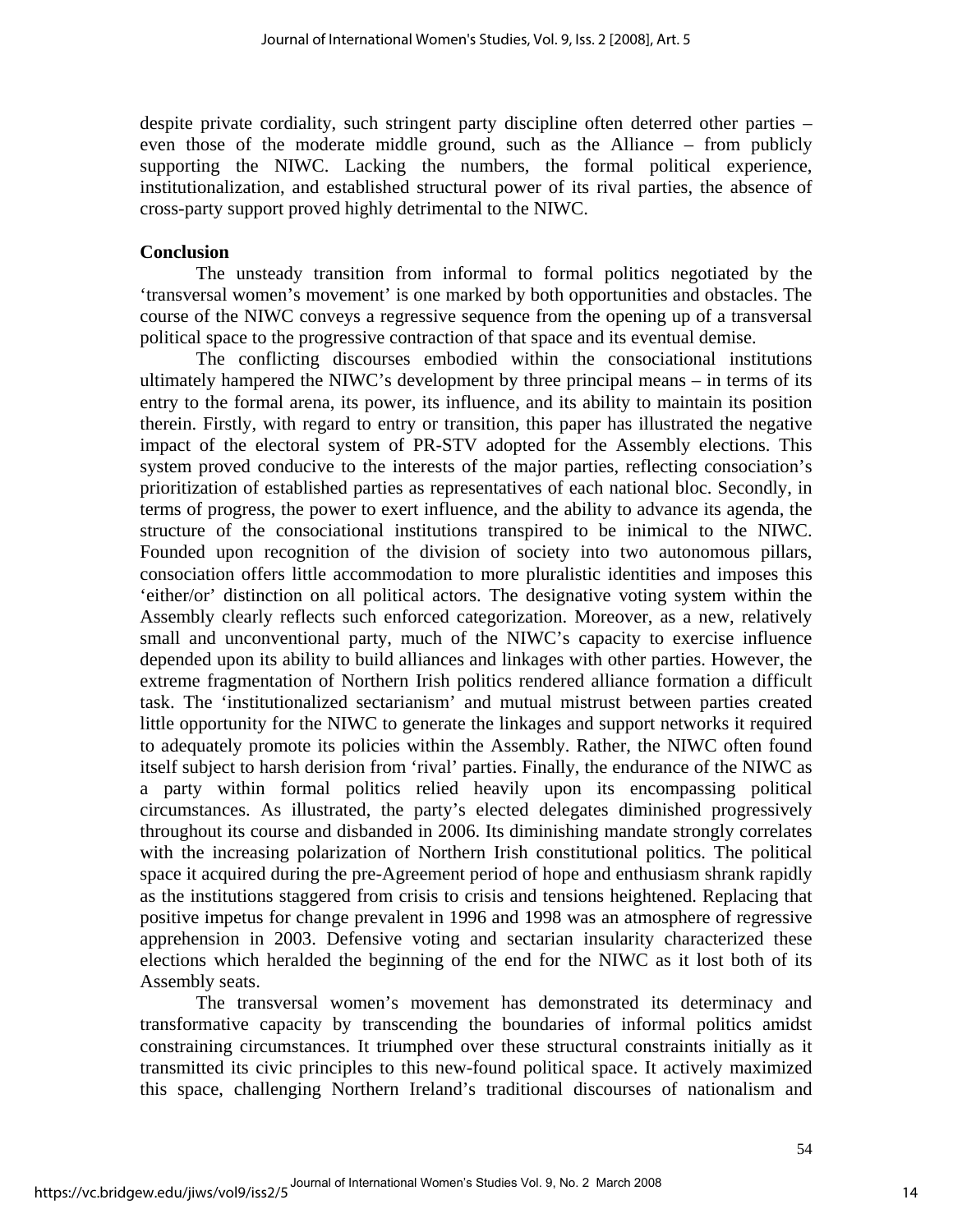realism, as well as the passive, supplementary political roles they ascribe to women. However, the movement has failed to sustain this transition due to a combination of cultural and structural obstacles supplemented by specific circumstances. Given the above obstacles, the party could not possibly withstand the loss of this space and in the final instance dissolved. The political discourses of Northern Ireland's divided society, embedded within the consociational system, inevitably inhibited the NIWC's political progress and endurance, rendering the movement's transition to formal politics a transient phenomenon.

# **Works Cited**

- Anthias, Floya, and Nira Yuval-Davis. 1994. 'Women and the Nation-State'. *Nationalism*. Ed. John Hutchinson and Anthony D. Smith. Oxford: Oxford University Press.
- Aretxaga, Begona. 1997. *Shattering Silence: Women, Nationalism and Political Subjectivity in Northern Ireland*. New Jersey: Princeton University Press.
- Brown, Alice *et al*. 2002. 'Women in Constitutional Change in Scotland and Northern Ireland'. *Parliamentary Affairs* 55: 71-84.
- Cockburn, Cynthia. 1998. *The Space Between Us: Negotiating Gender and National Identities in Conflict*. London and New York: Zed Books.
- Cowell-Meyers, Kimberley. 2003. 'Women in Northern Irish Politics: Gender and the Politics of Peace-Building in the New Legislative Assembly'. *Irish Political Studies* 18(1): 72-96.
- Della Porta, Donatella, and Diani, Mario. 1999. *Social Movements: An Introduction*, Oxford: Blackwell.
- Dobrowolsky, Alexander. 2002. 'Crossing Boundaries: Exploring and Mapping Women's Constitutional Interventions in England, Scotland and Northern Ireland'. *Social Politics*. (Summer): 293-337.
- ---. 2003. 'Shifting States: Women's Constitutional Organising Across Time and Space'. *Women's Movements Facing the Reconfigured State*. Ed. Lee Ann Banaszak, Karen Beckwith and Dieter Rucht. Cambridge: Cambridge University Press.
- Fearon, Kate. Ed. 1996. 'Power, Politics, Positionings', *Democratic Dialogue Papers* 4. Belfast: Democratic Dialogue.
- ---. 1999. *Women's Work: The Story of the Northern Ireland Women's Coalition*. Belfast: Blackstaff.
- Fearon, Kate, and Monica McWilliams. 2000. 'Swimming Against the Mainstream'. *Gender, Democracy and Inclusion in Northern Ireland*. Ed. Carmel Roulston and Celia Davies*.* Hampshire: Palgrave.
- Galligan, Yvonne. 1998. *Women and Politics in Contemporary Ireland: From the Margins to the Mainstream*. London and Washington: Pinter.
- Galligan, Yvonne, and Rick Wilford. 1999. 'Women's Political Representation in Ireland'. *Contesting Politics: Women in Ireland North and South*. Ed. Yvonne Galligan *et al*. Boulder: Westview Press.
- Hayes, Bernadette C., and Ian McAllister. 2002. 'Sowing Dragon's Teeth: Public Support for Political Violence and Paramilitarism in Northern Ireland'. *Political Studies*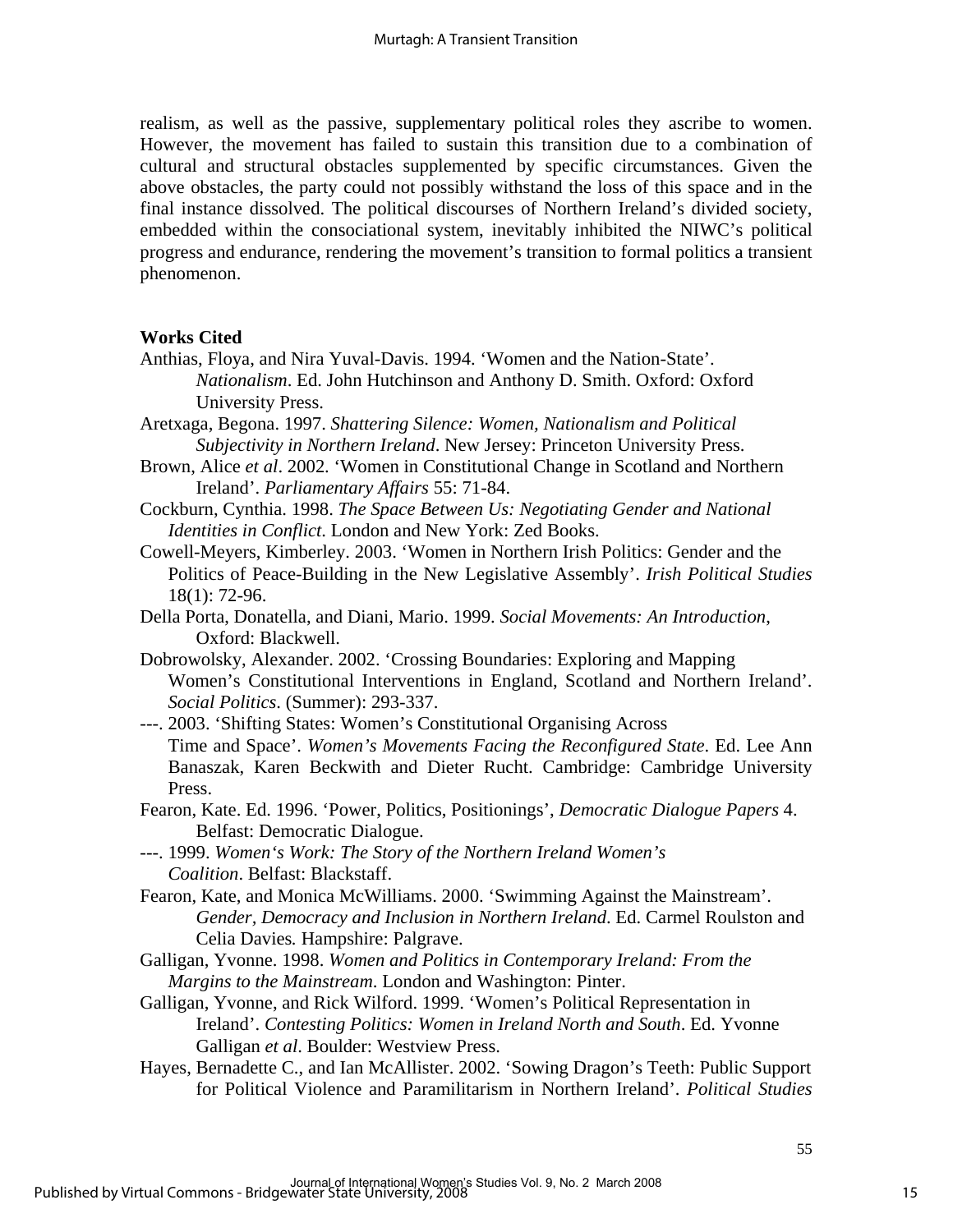49: 901-22.

- Hinds, Bronagh. 1999. 'Women Working for Peace in Northern Ireland'. *Contesting Politics: Women in Ireland North and South*. Ed. Yvonne Galligan, Eilish Ward and Rick Wilford. Boulder: Westview Press.
- Hinds, Bronagh. 2006 (July 7). Interview. Belfast.

Hope, Ann. 2006 (July 4). Interview. Belfast.

Horowitz, Donald L. 1993. 'Conflict and the Incentives to Political Accommodation'. *Northern Ireland and the Politics of Reconciliation*. Ed. Dermot Keogh and Michael H. Haltzel Washington: Woodrow Wilson Centre.

---. 2001. 'The Northern Ireland Agreement: Clear, Consociational and Risky'. *Northern Ireland and the Divided World: The Northern Ireland Conflict and the Good Friday Agreement in Comparative Perspective*. Ed. John McGarry. Oxford: Oxford University Press.

Horowitz, Donald L. 2002. 'Explaining the Northern Ireland Agreement: the Sources of an Unlikely Constitutional Consensus' in *British Journal of Political Science* 32(2): 193-95.

Kellas, James G. 1998. *The Politics of Nationalism and Ethnicity*. 2<sup>nd</sup> Ed. London: Macmillan.

- Lijphart, Arend. 1984. *Democracies: Patterns of Majoritarian and Consensus Government in Twenty-One Countries*. New Haven: Yale University Press.
- ---. *Democracy in Plural Societies: A Comparative Exploration*. 1977. New Haven and London: Yale University Press.
- 'Looking Back… Looking Forward'. 2002. *Northern Ireland Women's Coalition Annual Report 2002*.
- Mackay, Fiona, *et al*. 2002. 'Women and Constitutional Change in Scotland, Wales and Northern Ireland'. *Australian Parliamentary Review* 17(2): 35-54.
- McCoy, Grainne. 2000. 'Women, Community and Politics in Northern Ireland'. *Gender, Democracy and Inclusion in Northern Ireland.* Ed. Carmel Roulston and Celia Davies. Hampshire: Palgrave: 3-12.
- McGarry, John. 2001. 'Northern Ireland, Civic Nationalism and the Good Friday Agreement'. *Northern Ireland and the Divided World: The Northern Ireland Conflict and the Good Friday Agreement in Comparative Perspective*. Ed. John McGarry. Oxford: Oxford University Press.

---. 'The Nature of the Agreement'. 2004. *The Northern Ireland Conflict: Consociational Engagements*. Ed. John McGarry and Brendan O'Leary. Oxford: Oxford University Press.

- McGarry, John, and Brendan O'Leary. 1990. *The Future of Northern Ireland,* Oxford: Oxford University Press.
- McGarry, John, and Brendan O'Leary. 2006a. 'Consociational Theory, Northern Ireland's Conflict and its Agreement, Part 1: What Consociationalists Can Learn from Northern Ireland'. *Government and Opposition* 41(1): 43-63.
- ---. 2006b 'Consociational Theory, Northern Ireland's Conflict and its Agreement, Part 2: What Critics of Consociation can Learn from Northern Ireland', *Government and Opposition* 41(2): 249-77.
- McKittrick, David. 1996. 'The 'Stinking Red Herrings' Fight On'. *The Irish Independent* September 9.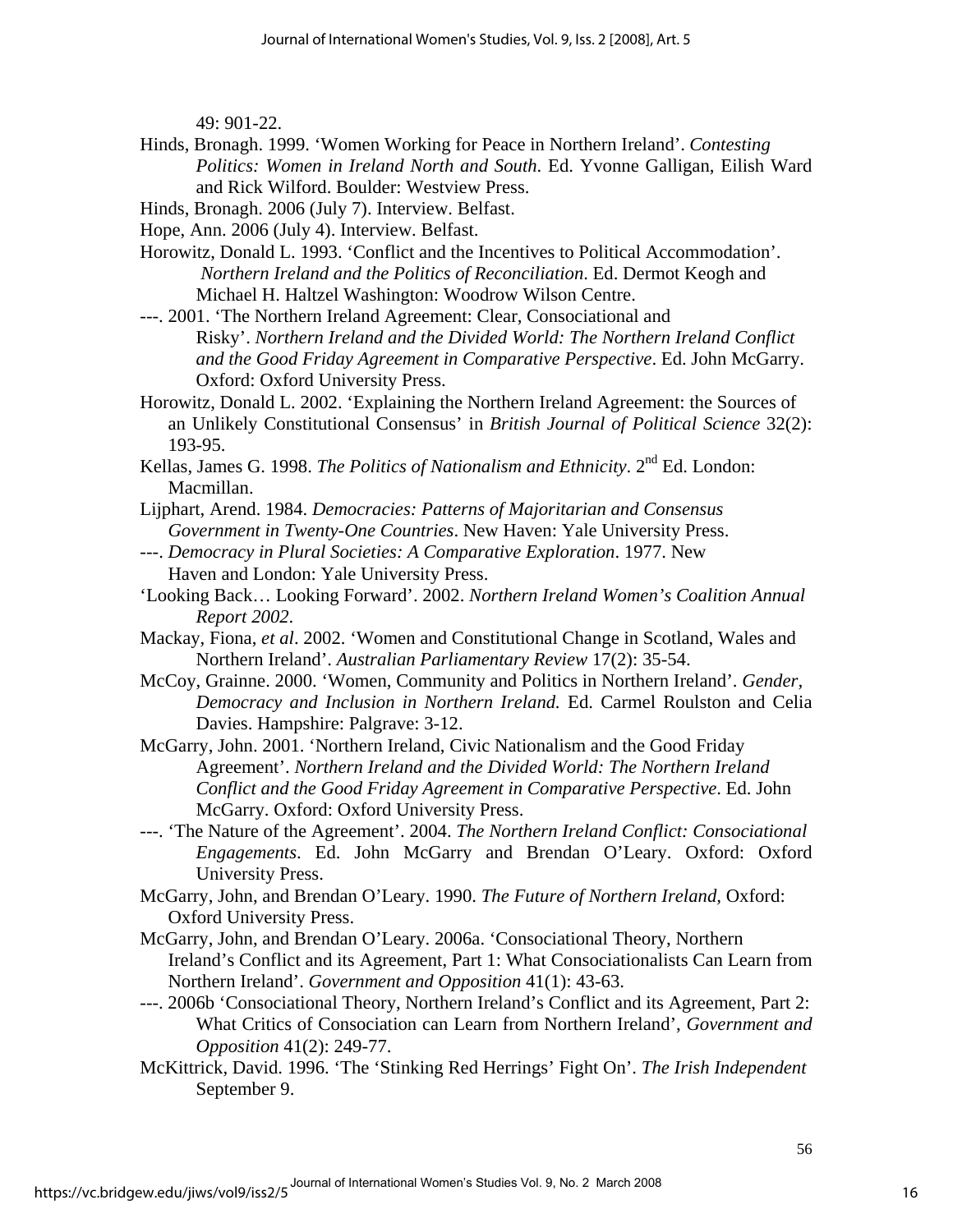- McWilliams, Monica. 1995. 'Struggling for Peace and Justice: Reflections on Women's Activism in Northern Ireland', *Journal of Women's History* 6(4); 17(1): 13-39.
- Meehan, Elizabeth. 1998. 'Democracy Unbound'. *Reconstituting Politics*. Ed. Robin Wilson. Belfast: Democratic Dialogue.
- ---. 2006 (July 27). Interview. Edinburgh.
- Moriarty, Gerry. 2003. 'Blair Appeals to Voters to Choose the Future'. *The Irish Times*. November 25.
- Porter, Elisabeth. 1998. 'Identity, Location, Plurality: Women, Nationalism and Northern Ireland'. *Women, Ethnicity and Nationalism: The Politics of Transition*. Ed. Rick Wilford and Robert L. Miller. London and New York: Routledge.
- ---. 2000. 'Participatory Democracy and the Challenge of Dialogue Across Difference'. *Gender, Democracy and Inclusion in Northern Ireland.* Ed. Carmel Roulston and Celia Davies. Hampshire: Palgrave.
- Ridden, Jennifer. 2001. '"The Lessons of Community Politics": The Northern Ireland Women's Coalition and the Peace Process'. *Taking the Initiative: Women's Leadership on National Issues*. Ed. Eileen Richardson. Centre for Women Leaders Working Papers 2000-01, Lucy Cavendish College, University of Cambridge: 103- 18.
- Roulston, Carmel. 1999a. 'Feminism, Politics and Postmodernism'. *Contesting Politics: Women in Ireland North and South*. Ed. Yvonne Galligan, E. Ward and Rick Wilford. Boulder: Westview Press.
- ---. 'Inclusive Others: The Northern Ireland Women's Coalition in the Peace Process' *Scottish Affairs* 26: 1-13.
- Roulston, Carmel, and Celia Davis. Eds. 2000. *Gender, Democracy and Inclusion in Northern Ireland,* Hampshire: Palgrave: 3-12.
- Sagar, Pearl. 2006 (August 7). Email correspondence.
- Sales, Rosemary. 1997. *Women Divided: Gender, Religion and Politics in Northern Ireland*. London: Routledge.
- The Belfast Agreement. April 10, 1998. *The Office of the First Minister and Deputy First Minister*.

<http://archive.ofmdfmni.gov.uk/publications/agreement/3.htm>. [Accessed 02/06/06].

Thomas, Linda, and Shan Wareing. Eds. 1999. *Language, Society and Power: An Introduction*, London: Routledge.

Wallace, Patricia. 2006 (July 5). Interview. Belfast.

- Ward, Rachel. 1997. 'The Northern Ireland Peace Process: A Gender Issue?'. *Peace or War? Understanding the Peace Process in Northern Ireland*. Ed. Chris Gilligan and Jonathan Tonge. Hants: Ashgate.
- ---. 2004. 'Gender Issues and the Representation of Women in Northern Ireland'. *Irish Political Studies* 19(2): 1-20.
- *---.* 2006 (July 5). Interview. Belfast.
- Whyte, Nicholas. *Northern Ireland Elections*. <http://www.ark.ac.uk/elections/ff96.htm>. [Accessed 13/08/06].

Wilford, Rick. 1996a. 'Representing Women'; 'Power, Politics, Positionings', *Democratic Dialogue Papers* 4. Ed. Kate Fearon. Belfast: Democratic Dialogue.

---. 1996b. 'Women and Politics in Northern Ireland'. *Women and Politics*. Ed. Joni